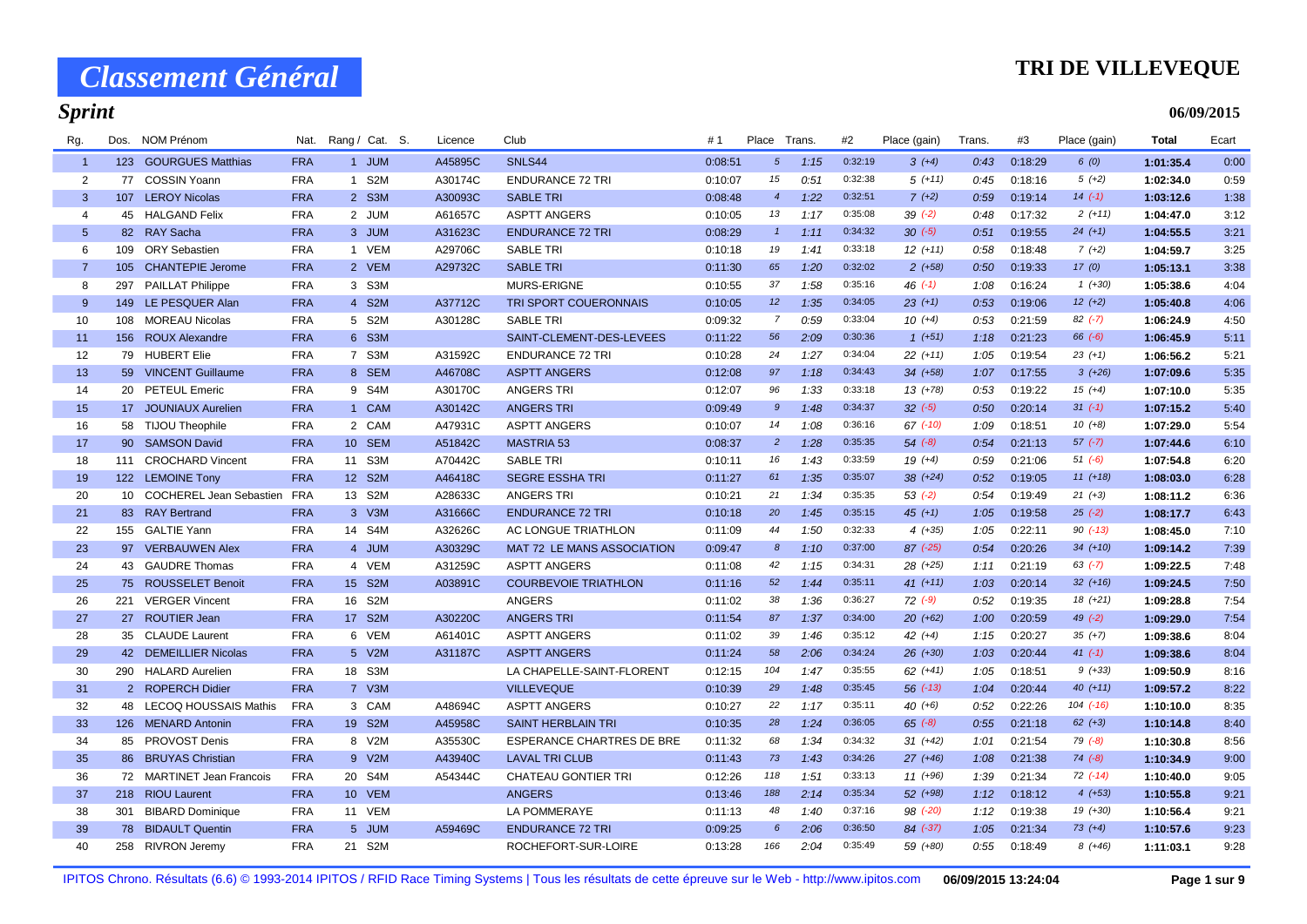# **TRI DE VILLEVEQUE**

| Rg. | Dos. | NOM Prénom                | Nat.       | Rang / Cat. S.  |                  |    | Licence | Club                       | #1      | Place        | Trans. | #2      | Place (gain)  | Trans. | #3       | Place (gain)  | <b>Total</b> | Ecart |
|-----|------|---------------------------|------------|-----------------|------------------|----|---------|----------------------------|---------|--------------|--------|---------|---------------|--------|----------|---------------|--------------|-------|
| 41  |      | 133 GERGAUD Franck        | <b>FRA</b> |                 | 12 V2M           |    | A33572C | TRI VELOCE SAINT SEBASTIEN | 0:11:12 | 46           | 1:43   | 0:35:47 | $58(+2)$      | 0:57   | 0:21:29  | $70(+3)$      | 1:11:06.1    | 9:31  |
| 42  | 309  | <b>RENAULT Damien</b>     | <b>FRA</b> |                 | 22 S4M           |    |         | <b>LA DAGUENIERE</b>       | 0:14:08 | 213          | 1:58   | 0:33:37 | $14(+153)$    | 1:14   | 0:20:13  | $30(+18)$     | 1:11:08.0    | 9:33  |
| 43  |      | 143 LENRUME Olivier       | <b>FRA</b> |                 | 13 V3M           |    | A29971C | <b>TRI CLUB NANTAIS</b>    | 0:10:47 | 34           | 1:33   | 0:35:04 | $37 (+14)$    | 0:59   | 0:22:50  | $119$ $(-23)$ | 1:11:11.2    | 9:36  |
| 44  | 259  | <b>CORBE Jean-Noel</b>    | <b>FRA</b> |                 | 14 VEM           |    |         | LE LION-D ANGERS           | 0:10:40 | 30           | 1:33   | 0:37:05 | $90 (-20)$    | 1:00   | 0:20:59  | 48 (+6)       | 1:11:14.5    | 9:40  |
| 45  | 327  | <b>LEVEILLE Frederic</b>  | <b>FRA</b> | 23 <sup>2</sup> | S <sub>4</sub> M |    |         |                            | 0:12:48 | 140          | 2:03   | 0:34:02 | $21 (+95)$    | 1:20   | 0:21:10  | 56 (0)        | 1:11:21.1    | 9:46  |
| 46  | 186  | <b>MARTINET Sebastien</b> | <b>FRA</b> |                 | 24 S3M           |    |         | <b>FROMENTIERES</b>        | 0:13:38 | 180          | 1:58   | 0:33:40 | $16 (+132)$   | 1:01   | 0:21:08  | $54(+2)$      | 1:11:21.8    | 9:47  |
| 47  |      | 317 PAILLUSSON Jeremy     | <b>FRA</b> |                 | 25 SEM           |    |         | <b>CHATEAUBRIANT</b>       | 0:12:16 | 106          | 1:54   | 0:33:45 | $17 (+76)$    | 1:23   | 0:22:11  | 89 (-17)      | 1:11:27.1    | 9:52  |
| 48  |      | 84 SAUVAGET Antoine       | <b>FRA</b> |                 | 26 S2M           |    | A58601C | <b>ENDURANCE 72 TRI</b>    | 0:11:13 | 49           | 1:33   | 0:36:41 | $78$ $(-5)$   | 1:00   | 0:21:06  | $52(+6)$      | 1:11:31.2    | 9:56  |
| 49  |      | 4 GEORGET Emmanuelle      | <b>FRA</b> |                 | 1 CAF            | F. | A46228C | <b>ANGERS TRI</b>          | 0:10:32 | 26           | 1:25   | 0:37:48 | $112$ $(-35)$ | 0:50   | 0:21:00  | $50(+12)$     | 1:11:33.2    | 9:58  |
| 50  | 103  | VERGEREAU Romain          | <b>FRA</b> | 28              | S2M              |    | A62402C | LA ROCHE VENDEE TRI        | 0:10:53 | 36           | 1:19   | 0:35:44 | $55(+5)$      | 1:04   | 0:22:40  | $114$ $(-19)$ | 1:11:37.4    | 10:02 |
| 51  |      | 332 THOMY Cyrille         | <b>FRA</b> |                 | 27 S4M           |    |         | <b>CHATEAU-GONTIER</b>     | 0:11:39 | 71           | 1:45   | 0:36:34 | $76 (+7)$     | 1:00   | 0:20:41  | $36 (+13)$    | 1:11:37.4    | 10:02 |
| 52  |      | 232 CHENE Pascal          | <b>FRA</b> |                 | 15 VEM           |    |         | LE FRESNE-SUR-LOIRE        | 0:12:13 | 102          | 1:44   | 0:37:08 | 92 (+22)      | 0:56   | 0:19:41  | $20(+28)$     | 1:11:39.8    | 10:05 |
| 53  |      | 223 TUBEUF Valentin       | <b>FRA</b> |                 | 29 SEM           |    |         | <b>ECOUFLANT</b>           | 0:12:33 | 127          | 1:45   | 0:36:45 | 79 (+48)      | 0:54   | 0:19:52  | $22(+26)$     | 1:11:47.1    | 10:12 |
| 54  |      | 316 GODIOT Jeremy         | <b>FRA</b> | 30              | <b>SEM</b>       |    |         | <b>CHATEAUBRIANT</b>       | 0:13:15 | 154          | 1:54   | 0:32:49 | $6(+120)$     | 1:21   | 0:22:32  | 108 (-20)     | 1:11:48.2    | 10:13 |
| 55  |      | 216 HAMON Olivier         | <b>FRA</b> |                 | 31 S4M           |    |         | <b>ANGERS</b>              | 0:12:36 | 132          | 1:53   | 0:35:27 | $50(+70)$     | 1:04   | 0:21:08  | $55(+7)$      | 1:12:05.4    | 10:30 |
| 56  |      | 50 MONGODIN Laurent       | <b>FRA</b> |                 | 16 VEM           |    | A31257C | <b>ASPTT ANGERS</b>        | 0:12:30 | 122          | 1:58   | 0:36:52 | 85 (+37)      | 0:53   | 0:20:06  | 27 (+29)      | 1:12:15.9    | 10:41 |
| 57  | 253  | <b>SOLIER Frederic</b>    | <b>FRA</b> |                 | 32 S4M           |    |         | CHAUMONT-D ANJOU           | 0:13:46 | 189          | 2:00   | 0:34:51 | $36 (+116)$   | 1:44   | 0:20:00  | $26 (+16)$    | 1:12:19.1    | 10:44 |
| 58  |      | 311 PASQUIER Wilfried     | <b>FRA</b> |                 | 33 S3M           |    |         | <b>NANTES</b>              | 0:11:44 | 74           | 1:58   | 0:36:18 | $68 (+8)$     | 1:16   | 0:21:07  | $53(+8)$      | 1:12:21.8    | 10:47 |
| 59  |      | 329 FILLON Faustine       | <b>FRA</b> |                 | 1 S2F            | F. |         | LAVAL                      | 0:10:01 | 11           | 1:48   | 0:37:38 | $107$ $(-44)$ | 1:05   | 0:22:12  | $91 (-4)$     | 1:12:42.5    | 11:08 |
| 60  | 94   | <b>PORCHER Corentin</b>   | <b>FRA</b> |                 | 4 CAM            |    | A30438C | MAT 72 LE MANS ASSOCIATION | 0:11:13 | 47           | 1:40   | 0:36:47 | $80( -11)$    | 0:56   | 0:22:09  | $87(-2)$      | 1:12:42.6    | 11:08 |
| 61  |      | 61 NOYER Mathieu          | <b>FRA</b> |                 | 5 CAM            |    | A28754C | <b>ASPTT TRI ORLEANS</b>   | 0:13:20 | 160          | 1:41   | 0:34:32 | 29 (+104)     | 1:00   | 0:22:16  | $97 (-5)$     | 1:12:46.0    | 11:11 |
| 62  | 91   | <b>DERET Franck</b>       | <b>FRA</b> |                 | 17 V3M           |    | A30318C | MAT 72 LE MANS ASSOCIATION | 0:11:19 | 53           | 1:40   | 0:36:22 | 69 (0)        | 1:13   | 0:22:19  | $98 (-9)$     | 1:12:50.9    | 11:16 |
| 63  |      | 80 HUBERT Flavien         | <b>FRA</b> |                 | 34 S2M           |    | A31610C | <b>ENDURANCE 72 TRI</b>    | 0:10:27 | 23           | 1:50   | 0:35:12 | $43 (+2)$     | 1:05   | 0:24:22  | 191 (-42)     | 1:12:54.0    | 11:19 |
| 64  |      | 73 LAMY Franck            | <b>FRA</b> |                 | 18 VEM           |    | A64024C | <b>CHATEAU GONTIER TRI</b> | 0:08:43 | $\mathbf{3}$ | 2:08   | 0:37:19 | $100(-37)$    | 1:01   | 0:23:47  | 165 (-24)     | 1:12:56.0    | 11:21 |
| 65  | 190  | <b>BEAUMONT David</b>     | <b>FRA</b> |                 | 35 S2M           |    |         | SAINT-CLEMENT-DE-LA-PLACE  | 0:13:16 | 157          | 1:55   | 0:34:06 | $24$ (+108)   |        | 11:28:08 |               | 1:12:57.6    | 11:23 |
| 66  | 189  | MANCEL Julien             | <b>FRA</b> | 36              | S3M              |    |         | SAINT-AUGUSTIN-DES-BOIS    | 0:12:18 | 108          | 2:20   | 0:35:29 | $51 (+41)$    | 1:01   | 0:21:53  | $78(+1)$      | 1:12:58.6    | 11:24 |
| 67  | 240  | <b>BOURGEAIS Anthony</b>  | <b>FRA</b> |                 | 37 S3M           |    |         | <b>CHEFFES</b>             | 0:11:55 | 88           | 2:04   | 0:36:02 | $63 (+23)$    | 1:34   | 0:21:28  | $67 (-2)$     | 1:13:00.1    | 11:25 |
| 68  |      | 201 LEVENEUR Ludovic      | <b>FRA</b> |                 | 19 VEM           |    |         | ANGERS                     | 0:12:08 | 98           | 2:01   | 0:37:37 | $106 (+6)$    | 1:12   | 0:20:12  | 28 (+24)      | 1:13:07.8    | 11:33 |
| 69  | 154  | <b>BORDEAU Jimmy</b>      | <b>FRA</b> |                 | 20 VEM           |    |         | UDSP <sub>49</sub>         | 0:12:33 | 128          | 1:42   | 0:37:49 | $113 (+32)$   | 1:01   | 0:20:13  | 29 (+27)      | 1:13:14.5    | 11:40 |
| 70  | 104  | <b>VERGEREAU Sylvain</b>  | <b>FRA</b> |                 | 6 JUM            |    |         | SAINT-SULPICE-LE-VERDON    | 0:13:22 | 161          | 1:33   | 0:33:00 | $8(+132)$     | 1:08   | 0:24:17  | 187 (-41)     | 1:13:17.4    | 11:42 |
| 71  |      | 33 RINCK Thomas           | <b>FRA</b> |                 | 38 S3M           |    | A72067C | <b>ANJOU TRI TRELAZE</b>   | 0:11:15 | 51           | 2:07   | 0:38:23 | $130(-40)$    | 1:04   | 0:20:43  | 38 (+20)      | 1:13:28.9    | 11:54 |
| 72  | 267  | AMEDEE Nicolas            | <b>FRA</b> |                 | 39 S3M           |    |         | BEAUFORT-EN-VALLEE         | 0:14:42 | 240          | 2:08   | 0:34:18 | $25$ (+159)   | 1:03   | 0:21:22  | 65 (+9)       | 1:13:30.5    | 11:56 |
| 73  |      | 233 TREMBLAY Jimmy        | <b>FRA</b> |                 | 7 JUM            |    |         | SAINT-SIGISMOND            | 0:13:42 | 185          | 2:26   | 0:35:46 | $57$ (+90)    | 0:54   | 0:20:50  | 44 (+22)      | 1:13:35.0    | 12:00 |
| 74  | 261  | <b>BEAUPERE Regis</b>     | <b>FRA</b> |                 | 21 V2M           |    |         | <b>AVRILLE</b>             | 0:15:38 | 268          | 1:22   | 0:33:57 | 18 (+192)     | 1:16   | 0:21:29  | 68 (+2)       | 1:13:40.3    | 12:05 |
| 75  |      | 110 PELLEMOINE Jerome     | <b>FRA</b> |                 | 40 S4M           |    | A29730C | <b>SABLE TRI</b>           | 0:11:31 | 66           | 1:36   | 0:37:46 | $111 (-9)$    | 0:56   | 0:21:58  | 81(0)         | 1:13:44.7    | 12:10 |
| 76  | 96   | <b>TONNELIER Marc</b>     | <b>FRA</b> |                 | 22 V3M           |    | A30426C | MAT 72 LE MANS ASSOCIATION | 0:13:10 | 152          | 2:27   | 0:37:35 | $104$ $(+26)$ | 1:31   | 0:19:08  | $13(+50)$     | 1:13:49.0    | 12:14 |
| 77  |      | 202 AIRAUD Christophe     | <b>FRA</b> |                 | 41 S4M           |    |         | <b>ANGERS</b>              | 0:10:46 | 33           | 2:26   | 0:36:08 | $66$ $(-19)$  | 1:05   | 0:23:32  | 149 (-25)     | 1:13:53.8    | 12:19 |
| 78  |      | 23 QUESNE Marc            | <b>FRA</b> |                 | 23 V3M           |    | A28556C | TRI ATTITUDE 41            | 0:12:26 | 116          | 1:53   | 0:35:17 | 47 (+59)      | 1:15   | 0:23:08  | 129 (-21)     | 1:13:56.1    | 12:21 |
| 79  | 230  | <b>MORINIERE Matthieu</b> | <b>FRA</b> |                 | 42 S4M           |    |         |                            | 0:11:48 | 76           | 2:19   |         |               | 20:35  | 0:20:44  | $39$ $(-79)$  | 1:14:00.0    | 12:25 |
| 80  | 188  | <b>BOURGET Didier</b>     | <b>FRA</b> |                 | 43 S4M           |    |         | MONCE-EN-BELIN             | 0:10:17 | 18           | 2:35   | 0:36:02 | $64$ $(-28)$  | 1:21   | 0:23:53  | 172 (-34)     | 1:14:05.5    | 12:31 |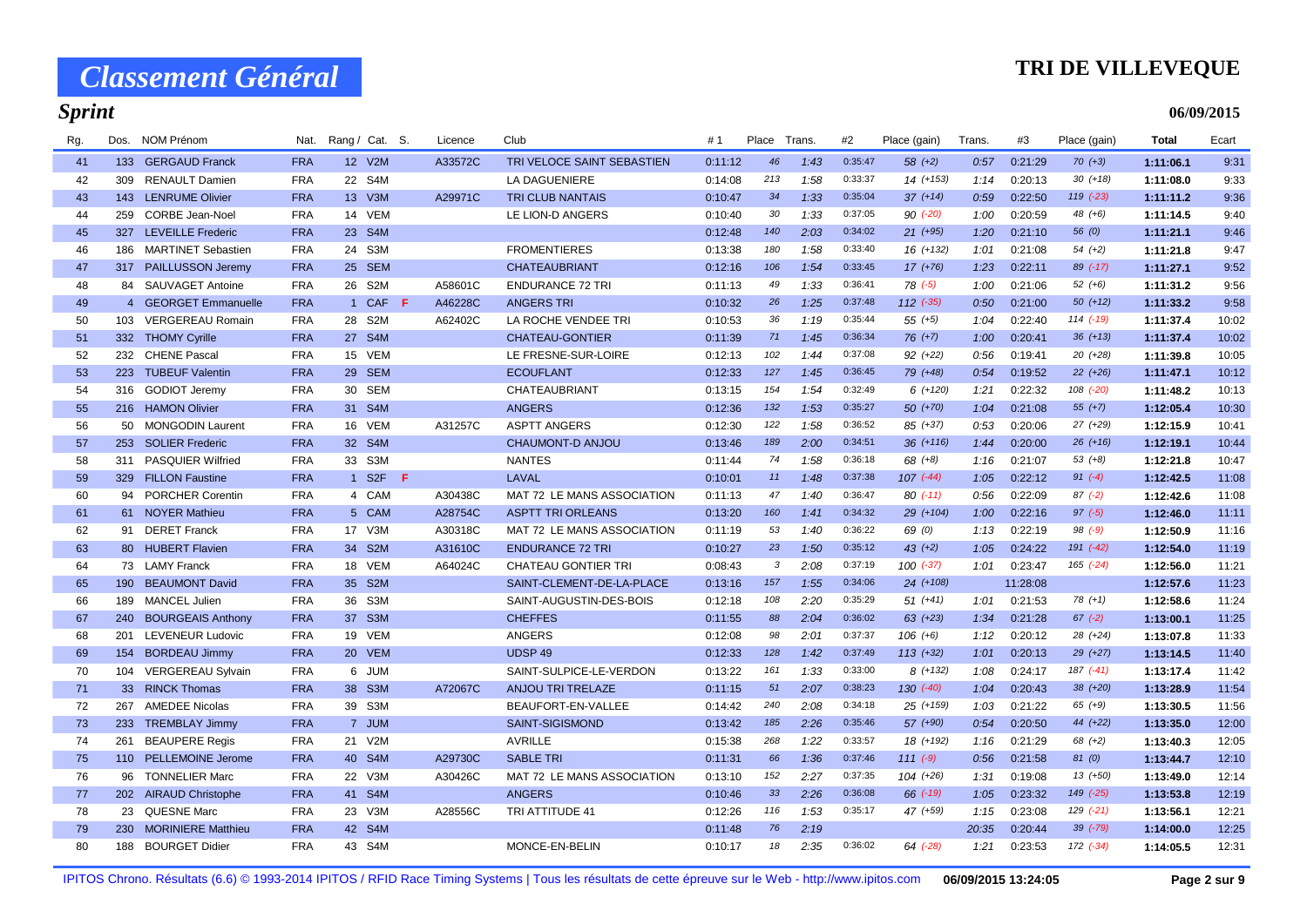### **TRI DE VILLEVEQUE**

**06/09/2015**

| Rg. | Dos. | NOM Prénom                   | Nat.       | Rang / Cat. S. | Licence | Club                          | #1      | Place | Trans. | #2      | Place (gain)  | Trans. | #3       | Place (gain)  | Total     | Ecart |
|-----|------|------------------------------|------------|----------------|---------|-------------------------------|---------|-------|--------|---------|---------------|--------|----------|---------------|-----------|-------|
| 81  |      | 25 RIVALLIN Philippe         | <b>FRA</b> | 24 V2M         | A30112C | <b>ANGERS TRI</b>             | 0:10:44 | 31    | 1:58   | 0:35:14 | $44 (-1)$     | 1:48   | 0:24:26  | 193 (-49)     | 1:14:06.8 | 12:32 |
| 82  | 64   | <b>GODEFROY Xavier</b>       | <b>FRA</b> | 25 V2M         |         | <b>TIERCE</b>                 | 0:14:49 | 245   | 1:45   | 0:35:52 | 60 (+130)     | 1:07   | 0:20:43  | $37 (+33)$    | 1:14:12.5 | 12:38 |
| 83  | 130  | <b>MERCIER Gregory</b>       | <b>FRA</b> | 44 S4M         | A64478C | <b>TOBESPORT CORSICA</b>      | 0:13:11 | 153   | 2:00   | 0:36:22 | $70(+64)$     |        | 11:29:26 |               | 1:14:15.0 | 12:40 |
| 84  | 341  | <b>BRICAUD Jean Francois</b> | <b>FRA</b> | 26 VEM         |         | <b>MAULE</b>                  | 0:13:18 | 159   | 2:41   | 0:34:40 | $33 (+85)$    | 1:33   | 0:22:10  | 88 (-10)      | 1:14:18.8 | 12:44 |
| 85  |      | 65 LEMASSON Vincent          | <b>FRA</b> | 45 SEM         | A29849C | <b>BEST TRI SAINT NAZAIRE</b> | 0:10:32 | 25    | 1:39   | 0:37:30 | $102$ $(-34)$ | 1:03   | 0:23:38  | $158$ $(-26)$ | 1:14:19.3 | 12:44 |
| 86  | 106  | <b>HIVERT Francois</b>       | <b>FRA</b> | 46 SEM         | A58210C | <b>SABLE TRI</b>              | 0:12:22 | 110   | 1:36   | 0:38:14 | $121 (+6)$    | 1:00   | 0:21:21  | $64 (+18)$    | 1:14:31.0 | 12:56 |
| 87  | 147  | <b>LESCOUBLET Bastien</b>    | <b>FRA</b> | 47 SEM         | A60826C | TRI CLUB NANTAIS              | 0:12:28 | 121   | 1:50   | 0:37:07 | 91 (+34)      | 1:02   | 0:22:12  | 92(0)         | 1:14:37.0 | 13:02 |
| 88  |      | 62 NOYER Bruno               | <b>FRA</b> | 27 V3M         | A29349C | <b>ORLEANAIS TRI CLUB 45</b>  | 0:12:12 | 100   | 1:45   | 0:36:27 | $71(+29)$     | 1:06   | 0:23:30  | $147$ $(-17)$ | 1:14:57.4 | 13:22 |
| 89  | 322  | <b>ROMIEN Sebastien</b>      | <b>FRA</b> | 28 V2M         |         | LA CHAPELLE-BASSE-MER         | 0:12:24 | 112   | 1:43   | 0:37:02 | 88 (+30)      | 1:13   | 0:22:40  | $115(-7)$     | 1:15:01.0 | 13:26 |
| 90  | 272  | <b>GUINARD Thierry</b>       | <b>FRA</b> | 29 V3M         |         | <b>COURCHAMPS</b>             | 0:13:22 | 162   | 2:12   | 0:35:25 | 49 (+85)      | 1:07   | 0:23:01  | $124$ $(-13)$ | 1:15:05.4 | 13:30 |
| 91  |      | 312 PICHAUD William          | <b>FRA</b> | 30 V2M         |         | <b>NANTES</b>                 | 0:14:09 | 214   | 2:49   | 0:34:49 | $35 (+120)$   | 1:41   | 0:21:43  | $75 (+3)$     | 1:15:09.2 | 13:34 |
| 92  | 324  | <b>BOUCHET Thomas</b>        | <b>FRA</b> | 48 S3M         |         | SAINTE-PAZANNE                | 0:13:49 | 190   | 2:24   | 0:38:38 | 137 (+28)     | 1:03   | 0:19:22  | $16 (+70)$    | 1:15:12.6 | 13:38 |
| 93  | 300  | <b>VOGELSPERGER Marc</b>     | <b>FRA</b> | 49 S2M         |         | SAINT-MELAINE-SUR-AUBANCE     | 0:14:04 | 203   | 2:39   | 0:33:40 | $15$ (+133)   | 1:50   | 0:23:15  | $137$ $(-23)$ | 1:15:24.6 | 13:50 |
| 94  | 102  | <b>REGLIN Benoit</b>         | <b>FRA</b> | 50 S2M         | A71828C | MONTPELLIER AGGLO TRI         | 0:10:01 | 10    | 1:44   | 0:38:40 | 138 (-62)     | 0:45   | 0:24:26  | 194 (-22)     | 1:15:33.6 | 13:59 |
| 95  | 241  | <b>BRUNEAU Fabrice</b>       | <b>FRA</b> | 31 VEM         |         | <b>TIERCE</b>                 | 0:13:55 | 196   | 2:31   | 0:37:14 | 96 (+59)      | 1:09   | 0:20:50  | $45 (+42)$    | 1:15:35.8 | 14:01 |
| 96  | 138  | <b>MANGEARD Benoit</b>       | <b>FRA</b> | 51 S2M         | A60793C | TRIATHLETE ATTITUDE VINCEN    | 0:11:53 | 83    | 1:55   | 0:38:23 | $131( -17)$   | 1:09   | 0:22:20  | $99 (+4)$     | 1:15:37.6 | 14:03 |
| 97  | 268  | <b>PIQUET Patrice</b>        | <b>FRA</b> | 32 V3M         |         | BEAUFORT-EN-VALLEE            | 0:13:51 | 192   | 2:49   | 0:37:15 | $97 (+47)$    | 1:26   | 0:20:21  | $33 (+48)$    | 1:15:40.0 | 14:05 |
| 98  | 81   | <b>MORIN Francois</b>        | <b>FRA</b> | 33 V3M         | A60280C | <b>ENDURANCE 72 TRI</b>       | 0:11:52 | 82    | 1:43   | 0:37:44 | $110(-2)$     | 1:12   | 0:23:21  | $140(-14)$    | 1:15:49.3 | 14:14 |
| 99  | 286  | <b>CHANAL Gilles</b>         | <b>FRA</b> | 34 V4M         |         | LE LOUROUX-BECONNAIS          | 0:12:57 | 146   | 2:12   | 0:37:03 | 89 (+43)      | 1:20   | 0:22:21  | $100 (+4)$    | 1:15:50.5 | 14:16 |
| 100 | 256  | <b>BERNARD Jerome</b>        | <b>FRA</b> | 52 S2M         |         |                               | 0:12:30 | 123   | 2:41   | 0:36:36 | 77 (+30)      | 1:40   | 0:22:28  | $105$ $(-7)$  | 1:15:53.0 | 14:18 |
| 101 |      | 118 CULTY Paul               | <b>FRA</b> | 6 CAM          | A46639c | <b>ANGERS TRI</b>             | 0:11:09 | 43    | 1:19   | 0:39:52 | 187 (-68)     | 1:00   | 0:22:38  | $112 (+10)$   | 1:15:55.2 | 14:20 |
| 102 | 92   | <b>DURAND Ludovic</b>        | <b>FRA</b> | 35 VEM         | A30334C | MAT 72 LE MANS ASSOCIATION    | 0:11:28 | 63    | 1:46   | 0:38:18 | 126 (-25)     | 1:12   | 0:23:14  | $135$ $(-14)$ | 1:15:55.9 | 14:21 |
| 103 | 37   | <b>CRESPIN Severine</b>      | <b>FRA</b> | 1 VEF $F$      | A30150C | <b>ASPTT ANGERS</b>           | 0:12:00 | 92    | 2:16   | 0:39:13 | $163$ $(-44)$ | 1:17   | 0:21:18  | $61 (+33)$    | 1:16:01.1 | 14:26 |
| 104 | 340  | <b>BEUVADEN Nicolas</b>      | <b>FRA</b> | 53 S3M         |         | <b>PARIS</b>                  | 0:13:36 | 175   | 2:52   | 0:37:19 | 99 (+37)      | 0:49   | 0:21:33  | $71 (+34)$    | 1:16:06.0 | 14:31 |
| 105 | 49   | <b>MARQUETTE Mathieu</b>     | <b>FRA</b> | 54 S3M         | A45950C | <b>ASPTT ANGERS</b>           | 0:11:24 | 59    | 1:46   | 0:39:01 | $153$ $(-42)$ | 1:03   | 0:23:09  | $131 (-4)$    | 1:16:21.3 | 14:46 |
| 106 | 66   | <b>CLAUDEL Valentin</b>      | <b>FRA</b> | 55 S4M         | A45277C | <b>BOUGUENAIS CLUB TRI</b>    | 0:12:39 | 136   | 1:35   | 0:39:06 | $156 (+7)$    | 1:54   | 0:21:13  | 58 (+23)      | 1:16:25.7 | 14:51 |
| 107 | 313  | <b>POISSON Olivier</b>       | <b>FRA</b> | 36 V2M         |         | <b>NANTES</b>                 | 0:14:04 | 205   | 2:58   | 0:36:49 | 82 (+64)      | 1:26   | 0:21:14  | $59(+34)$     | 1:16:27.9 | 14:53 |
| 108 | 192  | <b>ROBIN Anthony</b>         | <b>FRA</b> | 56 S4M         |         | CANDE                         | 0:13:02 | 148   | 1:41   | 0:38:42 | 139 (+17)     | 1:02   | 0:22:05  | 84 (+23)      | 1:16:29.2 | 14:54 |
| 109 |      | 224 LAMBERT Bruno            | <b>FRA</b> | 37 V2M         |         | <b>BEAUCOUZE</b>              | 0:12:22 | 109   | 2:12   | 0:36:28 | $73(+31)$     | 1:10   | 0:24:21  | $190 (-31)$   | 1:16:30.0 | 14:55 |
| 110 |      | 3 BESNARDEAU Michel          | <b>FRA</b> | 38 V3M         | A30165C | <b>ANGERS TRI</b>             | 0:13:09 | 151   | 2:04   | 0:37:51 | $114 (+30)$   | 1:18   | 0:22:14  | $94 (+11)$    | 1:16:33.4 | 14:58 |
| 111 | 293  | <b>LEROY Nicolas</b>         | <b>FRA</b> | 57 S2M         |         | MONTREUIL-JUIGNE              | 0:10:12 | 17    | 2:41   | 0:39:59 | 190 (-102)    | 0:51   | 0:22:52  | $120 (+8)$    | 1:16:33.9 | 14:59 |
| 112 | 129  | <b>CONILLEAU Sebastien</b>   | <b>FRA</b> | 58 S4M         | A32563C | <b>TOBESPORT</b>              | 0:11:57 | 89    | 2:02   | 0:38:06 | $119(-8)$     | 1:00   | 0:23:34  | $151$ $(-15)$ | 1:16:37.1 | 15:02 |
| 113 |      | 19 MARSAULT Rudy             | <b>FRA</b> | 8 JUM          | A71077C | <b>ANGERS TRI</b>             | 0:11:34 | 70    | 1:51   | 0:35:53 | $61 (+19)$    | 1:02   | 0:26:25  | $251 (-62)$   | 1:16:43.0 | 15:08 |
| 114 | 100  | <b>CORMIER Arnaud</b>        | <b>FRA</b> | 59 S4M         | A30347C | MAT 72 LE MANS ASSOCIATION    | 0:11:28 | 62    | 1:52   | 0:37:59 | $116$ $(-21)$ | 1:06   | 0:24:27  | 195 (-31)     | 1:16:49.6 | 15:15 |
| 115 | 95   | <b>SIMON Francois</b>        | <b>FRA</b> | 60 S4M         | A30370C | MAT 72 LE MANS ASSOCIATION    | 0:11:50 | 80    | 1:54   | 0:38:37 | $136$ $(-34)$ | 1:00   | 0:23:31  | $148$ $(-1)$  | 1:16:50.0 | 15:15 |
| 116 | 214  | <b>DENIS Clement</b>         | <b>FRA</b> | 61 S2M         |         | <b>ANGERS</b>                 | 0:11:05 | 41    | 1:34   | 0:40:12 | 192 (-77)     | 0:47   | 0:23:15  | $136 (+2)$    | 1:16:50.8 | 15:16 |
| 117 | 56   | <b>THOMAS Herve</b>          | <b>FRA</b> | 39 V2M         | A47181C | <b>ASPTT ANGERS</b>           | 0:12:27 | 119   | 1:46   | 0:38:06 | $118 (+11)$   | 1:02   | 0:23:38  | $156$ $(-9)$  | 1:16:56.6 | 15:22 |
| 118 | 151  | <b>CARRE Guy</b>             | <b>FRA</b> | 40 V5M         | A30528C | <b>VSF TRI</b>                | 0:13:02 | 147   | 2:06   | 0:37:58 | $115 (+24)$   | 1:11   | 0:22:43  | $117 (+5)$    | 1:16:57.9 | 15:23 |
| 119 |      | 1 ROPERCH Wanda              | <b>FRA</b> | 2 SEF F        | A56871C | <b>ANGERS TRI</b>             | 0:11:29 | 64    | 2:03   | 0:38:46 | $141 (-43)$   | 1:18   | 0:23:25  | $144$ $(-12)$ | 1:16:58.6 | 15:24 |
| 120 | 31   | PASCO Jerome                 | <b>FRA</b> | 41 VEM         | A30498C | ANJOU TRI TRELAZE             | 0:11:54 | 86    | 2:06   | 0:38:19 | $127$ $(-24)$ | 1:03   | 0:23:43  | $162$ $(-10)$ | 1:17:02.0 | 15:27 |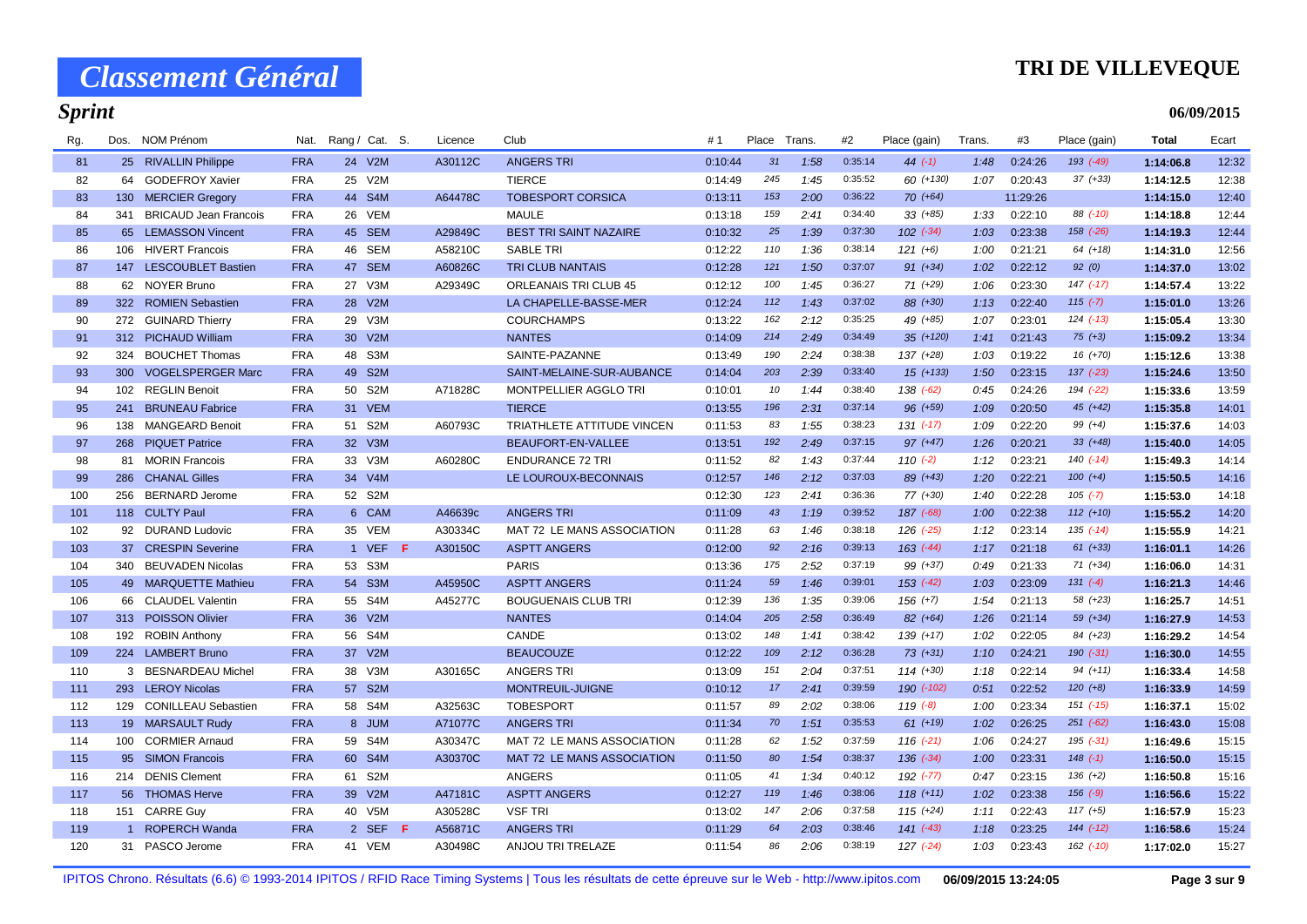### **TRI DE VILLEVEQUE**

**06/09/2015**

| Rg. | Dos. | <b>NOM Prénom</b>         | Nat.       |    | Rang / Cat. S. |       | Licence | Club                       | #1      | Place | Trans. | #2      | Place (gain)  | Trans. | #3      | Place (gain)  | <b>Total</b> | Ecart |
|-----|------|---------------------------|------------|----|----------------|-------|---------|----------------------------|---------|-------|--------|---------|---------------|--------|---------|---------------|--------------|-------|
| 121 |      | 303 GUILLEMOT Sebastien   | <b>FRA</b> |    | 42 VEM         |       |         | <b>ANDARD</b>              | 0:12:45 | 138   | 2:04   | 0:38:17 | $123 (+16)$   | 1:37   | 0:22:26 | $103 (+1)$    | 1:17:05.9    | 15:31 |
| 122 | 226  | RIOLINO Julien            | <b>FRA</b> |    | 62 S4M         |       |         | <b>BEAUCOUZE</b>           | 0:12:25 | 115   | 2:12   | 0:37:42 | $109 (+6)$    | 1:23   | 0:23:35 | $152$ $(-13)$ | 1:17:14.4    | 15:39 |
| 123 |      | 54 PRESTWICH Zachary      | <b>FRA</b> |    | 63 S4M         |       | A64635C | <b>ASPTT ANGERS</b>        | 0:12:05 | 95    | 2:15   | 0:38:59 | $151$ $(-32)$ | 1:23   | 0:22:36 | $110 (+4)$    | 1:17:14.9    | 15:40 |
| 124 | 39   | <b>GOURICHON Julie</b>    | <b>FRA</b> |    | 3 S3F          | Æ.    | A46054C | <b>ASPTT ANGERS</b>        | 0:11:14 | 50    | 1:49   | 0:39:32 | 176 (-67)     | 1:00   | 0:23:57 | $174 (-7)$    | 1:17:30.0    | 15:55 |
| 125 | 296  | <b>VINCENT Franck</b>     | <b>FRA</b> |    | 43 VEM         |       |         | <b>LIRE</b>                | 0:13:52 | 194   | 2:07   | 0:37:08 | 94 (+70)      | 1:32   | 0:22:54 | $121 (-1)$    | 1:17:31.7    | 15:57 |
| 126 | 285  | <b>PAPIN Yohann</b>       | <b>FRA</b> |    | 44 VEM         |       |         | <b>SOMLOIRE</b>            | 0:13:29 | 167   | 2:08   | 0:36:33 | 75 (+68)      | 1:24   | 0:24:05 | 180 (-27)     | 1:17:37.2    | 16:02 |
| 127 | 117  | <b>DAVEUX Richard</b>     | <b>FRA</b> | 45 | V3M            |       | A61248C | <b>SEGRE ESSHA TRI</b>     | 0:11:20 | 54    | 2:02   | 0:38:54 | 148 (-52)     | 1:22   | 0:24:02 | $178$ $(-21)$ | 1:17:37.7    | 16:03 |
| 128 |      | 292 ROUXEL Erwan          | <b>FRA</b> |    | 46 VEM         |       |         | <b>ECUILLE</b>             | 0:14:22 | 224   | 2:27   | 0:37:13 | $95 (+77)$    | 1:21   | 0:22:29 | $106 (+19)$   | 1:17:48.2    | 16:13 |
| 129 | 127  | <b>VILLEMANT Frederic</b> | <b>FRA</b> |    | 47 V2M         |       | A28578C | TC JOUE LES TOURS          | 0:12:15 | 103   | 2:18   | 0:40:34 | $207$ $(-66)$ | 1:15   | 0:21:29 | 69 (+40)      | 1:17:48.5    | 16:14 |
| 130 | 323  | <b>HERVE Tristan</b>      | <b>FRA</b> |    | 64 SEM         |       |         | <b>RUFFIGNE</b>            | 0:11:48 | 77    | 2:30   | 0:41:40 | 234 (-110)    | 1:14   | 0:20:48 | $43 (+57)$    | 1:17:57.8    | 16:23 |
| 131 |      | 315 BEBON Paul            | <b>FRA</b> |    | 65 SEM         |       |         | <b>NANTES</b>              | 0:10:51 | 35    | 2:23   | 0:39:02 | $155 (-70)$   | 1:11   | 0:24:40 | $201$ $(-26)$ | 1:18:03.8    | 16:29 |
| 132 |      | 60 LE ROY Bertrand        | <b>FRA</b> |    | 66 S2M         |       | 2099732 | SAINT-SYLVAIN-D ANJOU      | 0:14:06 | 210   | 2:16   | 0:36:49 | 81 (+85)      | 1:38   | 0:23:23 | $142 (-7)$    | 1:18:10.0    | 16:35 |
| 133 |      | 336 SIMON Frederic        | <b>FRA</b> |    | 48 VEM         |       |         | <b>YVRE-LE-POLIN</b>       | 0:12:46 | 139   | 2:28   | 0:38:48 | $143$ $(-9)$  | 1:12   | 0:23:02 | $126 (+15)$   | 1:18:12.8    | 16:38 |
| 134 |      | 114 HALOPEAU Claire       | <b>FRA</b> |    | 4 SEF          | -F    | A31871C | SAUMUR NATATION            | 0:11:09 | 45    | 1:42   | 0:41:03 | $219$ (-99)   | 0:54   | 0:23:33 | $150(+10)$    | 1:18:19.2    | 16:44 |
| 135 | 169  | <b>LEMIERE</b> Jerome     | <b>FRA</b> |    | 67 S4M         |       |         | <b>VILLEVEQUE</b>          | 0:14:04 | 206   | 1:50   | 0:39:11 | $159 (+38)$   | 1:10   | 0:22:07 | $85 (+33)$    | 1:18:20.1    | 16:45 |
| 136 |      | 18 LEBRETON Franck        | <b>FRA</b> |    | 49 VEM         |       | A47477C | <b>ANGERS TRI</b>          | 0:12:32 | 126   | 2:25   | 0:39:52 | 188 (-35)     | 1:04   | 0:22:38 | $111 (+25)$   | 1:18:28.0    | 16:53 |
| 137 |      | 63 ROSSIGNOL Xavier       | <b>FRA</b> |    | 68 S4M         |       |         | <b>TIERCE</b>              | 0:15:46 | 272   | 2:13   | 0:38:24 | $132 (+78)$   | 1:16   | 0:20:57 | $47 (+57)$    | 1:18:33.0    | 16:58 |
| 138 | 187  | <b>BARRE Alain</b>        | <b>FRA</b> |    | 50 V2M         |       |         | <b>LE MANS</b>             | 0:10:33 | 27    | 2:11   | 0:39:38 | 180 (-86)     | 1:22   | 0:24:57 | $213$ $(-25)$ | 1:18:37.3    | 17:02 |
| 139 |      | 29 TABUTAUD Ludovic       | <b>FRA</b> |    | 51 VEM         |       | A30490C | <b>ANJOU TRI TRELAZE</b>   | 0:13:15 | 155   | 1:50   | 0:39:58 | $189$ $(-11)$ | 0:56   | 0:22:41 | $116 (+27)$   | 1:18:37.4    | 17:02 |
| 140 | 295  | <b>JOREAU Vincent</b>     | <b>FRA</b> | 69 | S3M            |       |         | MEIGNE-LE-VICOMTE          | 0:14:07 | 211   | 2:14   | 0:38:53 | $147 (+38)$   | 1:21   | 0:22:08 | 86 (+33)      | 1:18:40.1    | 17:05 |
| 141 | 331  | <b>MANSON David</b>       | <b>FRA</b> |    | 52 VEM         |       |         | <b>CHATEAU-GONTIER</b>     | 0:14:49 | 247   | 2:40   | 0:39:01 | $152 (+52)$   | 1:22   | 0:20:53 | $46 (+54)$    | 1:18:42.0    | 17:07 |
| 142 |      | 277 CHALAIN Stephane      | <b>FRA</b> |    | 70 S4M         |       |         | <b>BRISSAC-QUINCE</b>      | 0:12:42 | 137   | 2:41   | 0:36:49 | $83 (+35)$    | 1:48   | 0:24:46 | $205$ $(-40)$ | 1:18:43.2    | 17:08 |
| 143 |      | 132 CLEMENCEAU Beatrice   | <b>FRA</b> |    | 2 VEF          | -F.   | A64616C | TRI VELOCE SAINT SEBASTIEN | 0:13:37 | 179   | 2:02   | 0:41:13 | $224 (-21)$   | 1:10   | 0:20:45 | $42 (+57)$    | 1:18:44.2    | 17:09 |
| 144 |      | 36 COUTANT Charlotte      | <b>FRA</b> |    | 2 CAF          | - F   | A48177C | <b>ASPTT ANGERS</b>        | 0:12:37 | 133   | 1:28   | 0:41:14 | $226$ $(-48)$ | 0:56   | 0:22:33 | $109 (+37)$   | 1:18:45.7    | 17:11 |
| 145 |      | 74 MOINEAU Stephane       | <b>FRA</b> |    | 53 VEM         |       | A45984C | <b>CHATEAU GONTIER TRI</b> | 0:15:06 | 255   | 1:51   | 0:38:18 | $125 (+81)$   | 1:13   | 0:22:22 | $101 (+29)$   | 1:18:48.1    | 17:13 |
| 146 | 251  | <b>YVINEC Christophe</b>  | <b>FRA</b> |    | 54 V2M         |       |         | LES PONTS-DE-CE            | 0:11:52 | 81    | 2:39   | 0:37:35 | $105$ $(-17)$ | 1:41   | 0:25:08 | $216$ $(-48)$ | 1:18:52.4    | 17:17 |
| 147 |      | 343 PAGEAUD Jacky         | <b>FRA</b> |    | 55 V3M         |       |         | MORTAGNE-SUR-SEVRE         | 0:14:51 | 249   | 2:06   | 0:36:30 | 74 (+116)     | 1:33   | 0:23:58 | $175$ $(-14)$ | 1:18:55.1    | 17:20 |
| 148 |      | 344 RICHE Jean-Pierre     | <b>FRA</b> |    | 71 S4M         |       |         | <b>ROCHESERVIERE</b>       | 0:12:26 | 117   | 2:20   | 0:39:01 | 154 (-22)     | 1:34   | 0:23:38 | $157$ $(-9)$  | 1:18:55.7    | 17:21 |
| 149 |      | 69 DRONET Eric            | <b>FRA</b> |    | 56 VEM         |       |         | <b>SUCE-SUR-ERDRE</b>      | 0:11:53 | 84    | 2:17   | 0:40:24 | $201 (-74)$   | 1:14   | 0:23:12 | $133 (+9)$    | 1:18:57.7    | 17:23 |
| 150 |      | 26 ROCABOY Guillaume      | <b>FRA</b> |    | 72 S2M         |       | A30162C | <b>ANGERS TRI</b>          | 0:11:50 | 79    | 2:05   | 0:40:37 | $208$ $(-78)$ | 1:10   | 0:23:22 | $141 (+7)$    | 1:19:02.1    | 17:27 |
| 151 |      | 28 LE BORGNE Felix        | <b>FRA</b> |    | 73 S3M         |       | A45354C | <b>ANGERS TRI</b>          | 0:11:54 | 85    | 2:39   | 0:38:56 | 150 (-50)     | 1:30   | 0:24:15 | 186 (-16)     | 1:19:11.2    | 17:36 |
| 152 | 298  | <b>PICARD Christian</b>   | <b>FRA</b> |    | 57 V3M         |       |         | SAINT-MELAINE-SUR-AUBANCE  | 0:14:04 | 207   | 2:42   | 0:37:08 | $93 (+64)$    | 1:26   | 0:23:54 | $173 (-9)$    | 1:19:12.1    | 17:37 |
| 153 |      | 116 MONNIER Frederic      | <b>FRA</b> |    | 58 VEM         |       | A46419C | <b>SEGRE ESSHA TRI</b>     | 0:11:32 | 67    | 2:07   | 0:40:30 | $206 (-84)$   | 1:20   | 0:23:51 | $169$ $(-2)$  | 1:19:18.1    | 17:43 |
| 154 |      | 38 DESAUNAY Agnes         | <b>FRA</b> |    | 3 V3F          | $-$ F |         | <b>ASPTT ANGERS</b>        | 0:12:04 | 94    | 2:01   | 0:39:22 | 168 (-38)     | 1:14   | 0:24:51 | $209$ $(-22)$ | 1:19:29.9    | 17:55 |
| 155 |      | 249 BIGEARD Laurent       | <b>FRA</b> |    | 74 S3M         |       |         | <b>LES PONTS-DE-CE</b>     | 0:14:34 | 236   | 2:10   | 0:38:08 | $120 (+73)$   | 1:43   | 0:22:59 | $122 (+8)$    | 1:19:31.2    | 17:56 |
| 156 | 208  | <b>LACOTE Davy</b>        | <b>FRA</b> |    | 59 VEM         |       |         | <b>ANGERS</b>              | 0:13:30 | 169   | 3:07   | 0:38:43 | $140$ $(-13)$ | 1:58   | 0:22:15 | 96 (+26)      | 1:19:31.3    | 17:56 |
| 157 |      | 242 CADEAU Basile         | <b>FRA</b> |    | 75 SEM         |       |         | <b>TIERCE</b>              | 0:16:02 | 277   | 3:05   | 0:35:24 | 48 (+121)     | 1:19   | 0:23:46 | $164 (-1)$    | 1:19:34.5    | 18:00 |
| 158 | 238  | <b>VERDIER Sebastien</b>  | <b>FRA</b> |    | 60 VEM         |       |         |                            | 0:12:55 | 144   | 2:01   | 0:38:52 | $145 (+4)$    | 1:41   | 0:24:12 | 184 (-18)     | 1:19:38.4    | 18:03 |
| 159 | 148  | <b>PALLIGEN Florian</b>   | <b>FRA</b> |    | 7 CAM          |       | A34463C | TRI FLERS LA FERTE MACE    | 0:12:37 | 134   | 2:32   | 0:39:50 | $186$ $(-31)$ | 1:25   | 0:23:23 | $143 (+6)$    | 1:19:45.0    | 18:10 |
| 160 |      | 161 BABIN Jean            | <b>FRA</b> |    | 76 S3M         |       |         | <b>VILLEVEQUE</b>          | 0:11:25 | 60    | 2:59   | 0:39:31 | 175 (-82)     | 0:55   | 0:25:02 | $215$ $(-18)$ | 1:19:47.9    | 18:13 |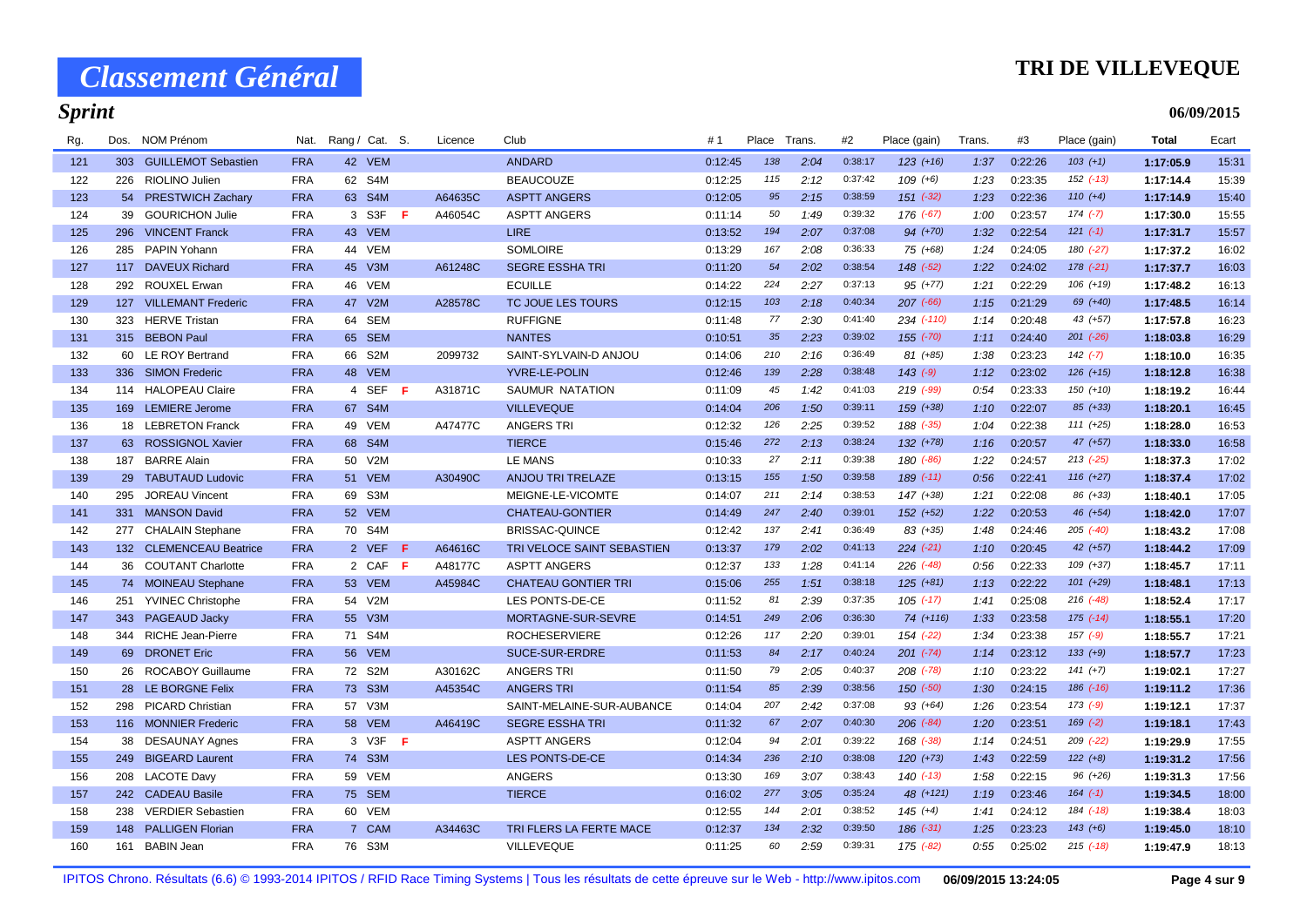### **TRI DE VILLEVEQUE**

| 06/09/2015 |
|------------|
|------------|

| Rg. | Dos. | <b>NOM Prénom</b>        | Nat.       |    | Rang / Cat. S. | Licence | Club                        | #1      | Place | Trans. | #2      | Place (gain)   | Trans. | #3       | Place (gain)  | <b>Total</b> | Ecart |
|-----|------|--------------------------|------------|----|----------------|---------|-----------------------------|---------|-------|--------|---------|----------------|--------|----------|---------------|--------------|-------|
| 161 |      | 304 BEQUET David         | <b>FRA</b> |    | 77 S4M         |         | <b>BRAIN-SUR-L AUTHION</b>  | 0:15:54 | 276   | 2:16   | 0:38:06 | $117 (+84)$    | 1:07   | 0:22:32  | $107 (+31)$   | 1:19:52.6    | 18:18 |
| 162 |      | 255 MEURIC Bernard       | <b>FRA</b> |    | 61 V3M         |         | SAINT-MARTIN-DU-FOUILLOUX   | 0:14:05 | 208   | 3:08   | 0:33:03 | $9(+139)$      | 1:34   | 0:28:11  | 283 (-93)     | 1:19:58.4    | 18:23 |
| 163 |      | 171 PERRAIS Franck       | <b>FRA</b> |    | 62 V2M         |         | <b>VILLEVEQUE</b>           | 0:13:39 | 183   | 2:13   | 0:39:24 | $171 (+6)$     | 1:40   | 0:23:08  | $130 (+14)$   | 1:20:02.7    | 18:28 |
| 164 |      | 12 COLLIN Emmanuel       | <b>FRA</b> |    | 63 V2M         | A60834C | <b>ANGERS TRI</b>           | 0:12:36 | 131   | 2:05   | 0:37:39 | $108 (+19)$    | 1:09   | 0:26:48  | $262 (-52)$   | 1:20:14.8    | 18:40 |
| 165 |      | 21 QUESNE Maxime         | <b>FRA</b> |    | 78 SEM         | A30146C | <b>ANGERS TRI</b>           | 0:12:17 | 107   | 1:56   | 0:39:12 | $160$ $(-23)$  | 1:02   | 0:25:53  | $240 (-35)$   | 1:20:16.8    | 18:42 |
| 166 | 163  | <b>BENOIT Fabrice</b>    | <b>FRA</b> |    | 79 S3M         |         | <b>VILLEVEQUE</b>           | 0:14:49 | 246   | 2:14   | 0:39:35 | 177 (+49)      | 1:21   | 0:22:25  | $102 (+31)$   | 1:20:21.2    | 18:46 |
| 167 |      | 32 PHILIP Pascal         | <b>FRA</b> |    | 80 S4M         | A30462C | <b>ANJOU TRI TRELAZE</b>    | 0:13:34 | 173   | 2:27   | 0:39:43 | 183 (-12)      | 1:09   | 0:23:39  | $159 (+18)$   | 1:20:30.0    | 18:55 |
| 168 | 139  | <b>BERNIER Benoit</b>    | <b>FRA</b> |    | 64 VEM         | A29978C | TRI CLUB NANTAIS            | 0:11:23 | 57    | 1:43   | 0:40:22 | 199 (-77)      | 1:16   | 0:25:52  | $239$ $(-34)$ | 1:20:33.0    | 18:58 |
| 169 | 181  | <b>DESGRE Mathieu</b>    | <b>FRA</b> |    | 9 JUM          |         | <b>SOUCELLES</b>            | 0:15:08 | 256   | 1:58   | 0:40:21 | $198 (+42)$    | 1:27   | 0:21:47  | 76 (+45)      | 1:20:38.7    | 19:04 |
| 170 | 278  | <b>COCHARD Jerome</b>    | <b>FRA</b> |    | 65 VEM         |         | <b>LES ALLEUDS</b>          | 0:13:30 | 168   | 2:47   | 0:38:19 | $128 (+9)$     | 1:17   | 0:24:51  | $207$ $(-11)$ | 1:20:42.8    | 19:08 |
| 171 |      | 199 GUERIN Benoit        | <b>FRA</b> |    | 81 S2M         |         | <b>BLOIS</b>                | 0:13:34 | 172   | 2:35   | 0:42:40 | $250( -61)$    |        | 11:35:58 |               | 1:20:47.0    | 19:12 |
| 172 |      | 7 DELESTRE Jean Luc      | <b>FRA</b> |    | 66 V5M         | A30107C | <b>ANGERS TRI</b>           | 0:14:02 | 201   | 2:06   | 0:39:07 | 157 (+26)      | 1:04   | 0:24:30  | $197 (+3)$    | 1:20:47.6    | 19:13 |
| 173 |      | 291 TOWEY Andrew         | <b>FRA</b> |    | 67 V2M         |         | <b>MONTIGNE LES RAIRIES</b> | 0:12:12 | 99    | 2:48   | 0:39:15 | $164$ $(-54)$  | 2:38   | 0:24:07  | 182 (-20)     | 1:20:57.0    | 19:22 |
| 174 |      | 279 RADE Matthieu        | <b>FRA</b> |    | 82 S2M         |         | <b>CHAMPIGNE</b>            | 0:14:47 | 242   | 2:17   | 0:40:15 | $194 (+31)$    | 1:05   | 0:22:40  | $113 (+37)$   | 1:21:01.7    | 19:27 |
| 175 | 257  | <b>BERTHELOT Laurent</b> | <b>FRA</b> |    | 68 VEM         |         | ROCHEFORT-SUR-LOIRE         | 0:14:49 | 243   | 2:26   | 0:39:40 | $181 (+42)$    | 1:15   | 0:22:59  | $123 (+26)$   | 1:21:05.7    | 19:31 |
| 176 | 204  | <b>CHOPIN Julien</b>     | <b>FRA</b> |    | 83 S4M         |         | <b>ANGERS</b>               | 0:12:30 | 124   | 3:18   | 0:40:44 | $213$ (-72)    | 1:54   | 0:22:45  | 118 (+20)     | 1:21:09.1    | 19:34 |
| 177 |      | 47 LALLERON Thierry      | <b>FRA</b> |    | 69 V4M         | A31228C | <b>ASPTT ANGERS</b>         | 0:12:38 | 135   | 2:04   | 0:39:24 | $170(-14)$     | 1:16   | 0:25:52  | $238$ $(-28)$ | 1:21:10.8    | 19:36 |
| 178 | 178  | <b>BOUSSARD Pierre</b>   | <b>FRA</b> |    | 84 SEM         |         | <b>SOUCELLES</b>            | 0:12:28 | 120   | 2:24   | 0:40:29 | $203$ (-63)    | 1:03   | 0:24:56  | $212 (+5)$    | 1:21:19.0    | 19:44 |
| 179 |      | 275 BERGE Vincent        | <b>FRA</b> |    | 85 S3M         |         | <b>CHOLET</b>               | 0:13:39 | 182   | 2:07   | 0:38:20 | $129 (+32)$    | 1:25   | 0:25:54  | 242 (-29)     | 1:21:22.3    | 19:47 |
| 180 | 220  | <b>THERMEA Fabrice</b>   | <b>FRA</b> |    | 70 VEM         |         | <b>ANGERS</b>               | 0:13:52 | 193   | 2:11   | 0:40:18 | 195 (0)        | 1:25   | 0:23:42  | $160 (+13)$   | 1:21:25.1    | 19:50 |
| 181 |      | 115 DENIAU Gilles        | <b>FRA</b> |    | 71 V3M         | A32394C | <b>SAUMUR NATATION</b>      | 0:10:44 | 32    | 2:02   | 0:39:40 | 182 (-84)      | 1:19   | 0:27:43  | $276$ $(-65)$ | 1:21:26.7    | 19:52 |
| 182 |      | 310 RINCK Nicolas        | <b>FRA</b> |    | 86 S4M         |         | TRELAZE                     | 0:13:57 | 197   | 2:14   | 0:39:19 | $167 (+13)$    | 1:10   | 0:24:51  | $208 (+2)$    | 1:21:29.5    | 19:55 |
| 183 |      | 193 FOUGERE Pascal       | <b>FRA</b> |    | 72 V2M         |         | <b>ECOUFLANT</b>            | 0:16:27 | 289   | 2:17   | 0:37:31 | $103 (+98)$    | 1:54   | 0:23:28  | $146 (+8)$    | 1:21:33.7    | 19:59 |
| 184 |      | 225 LAMBERT Clement      | <b>FRA</b> |    | 87 SEM         |         | <b>BEAUCOUZE</b>            | 0:11:49 | 78    | 2:15   | 0:40:20 | 196 (-76)      | 1:09   | 0:26:03  | $245$ $(-30)$ | 1:21:34.3    | 19:59 |
| 185 | 165  | <b>DELACROIX Xavier</b>  | <b>FRA</b> |    | 88 S4M         |         |                             | 0:13:33 | 171   | 3:11   | 0:38:34 | $134 (-9)$     | 1:26   | 0:24:54  | $211 (-5)$    | 1:21:36.4    | 20:01 |
| 186 | 321  | <b>OGER Corentin</b>     | <b>FRA</b> |    | 89 SEM         |         |                             | 0:11:59 | 91    | 3:24   | 0:40:49 | $214$ (-98)    | 1:27   | 0:24:05  | $181 (+3)$    | 1:21:41.2    | 20:06 |
| 187 | 207  | <b>GUERIN Claude</b>     | <b>FRA</b> |    | 73 V4M         |         | <b>ANGERS</b>               | 0:13:59 | 199   | 2:06   | 0:39:10 | $158(+23)$     | 1:34   | 0:25:15  | $218$ (-11)   | 1:22:03.0    | 20:28 |
| 188 |      | 210 NERON Laurent        | <b>FRA</b> |    | 74 V2M         |         | <b>ANGERS</b>               | 0:14:02 | 200   | 2:34   | 0:39:18 | $166 (+14)$    | 1:46   | 0:24:27  | $196$ $(-2)$  | 1:22:03.9    | 20:29 |
| 189 |      | 128 CHATAGNO Arnaud      | <b>FRA</b> |    | <b>75 VEM</b>  |         |                             | 0:16:26 | 288   | 3:05   | 0:39:28 | $172$ $(+53)$  | 1:12   | 0:21:56  | $80 (+46)$    | 1:22:04.6    | 20:30 |
| 190 | 328  | <b>DELAUNAY Patrick</b>  | <b>FRA</b> |    | 76 V3M         |         | SAINTE-LUCE-SUR-LOIRE       | 0:13:15 | 156   | 2:28   | 0:39:30 | 174 (-16)      | 1:49   | 0:25:10  | $217$ $(-18)$ | 1:22:09.6    | 20:35 |
| 191 |      | 326 CONAC Guillaume      | <b>FRA</b> |    | 90 S3M         |         | <b>LIGNE</b>                | 0:13:45 | 186   | 2:04   | 0:41:39 | 233 (-29)      | 1:11   | 0:23:45  | $163 (+24)$   | 1:22:22.5    | 20:48 |
| 192 |      | 30 MARAIS Nans           | <b>FRA</b> |    | 77 VEM         | A62747C | <b>ANJOU TRI TRELAZE</b>    | 0:12:52 | 143   | 3:40   | 0:40:54 | $217$ (-69)    | 1:11   | 0:23:49  | 166 (+20)     | 1:22:23.3    | 20:48 |
| 193 |      | 183 MARTIN Emmanuel      | <b>FRA</b> |    | 78 V2M         |         | <b>SOUCELLES</b>            | 0:16:10 | 283   | 2:12   | 0:39:37 | $179 (+64)$    | 1:22   | 0:23:07  | $128 (+26)$   | 1:22:26.2    | 20:51 |
| 194 | 302  | <b>JAMIN Eric</b>        | <b>FRA</b> |    | 79 VEM         |         | <b>MAZE</b>                 | 0:16:56 | 297   | 2:38   |         |                | 27:33  | 0:22:13  | 93 (-194)     | 1:22:26.5    | 20:52 |
| 195 | 274  | <b>RIDEAU Laurent</b>    | <b>FRA</b> | 80 | <b>VEM</b>     |         | SAINT-LAURENT-DE-LA-PLAINE  | 0:14:05 | 209   | 2:30   | 0:41:04 | $220 (-7)$     | 0:54   | 0:24:00  | $176 (+21)$   | 1:22:30.0    | 20:55 |
| 196 | 281  | <b>DANIELE Sebastien</b> | <b>FRA</b> |    | 91 S4M         |         | CHATEAUNEUF-SUR-SARTHE      | 0:14:33 | 235   | 3:25   | 0:38:16 | 122 (+45)      | 0:58   | 0:25:30  | $224 (-6)$    | 1:22:38.8    | 21:04 |
| 197 | 287  | <b>CHALUMEAU Xavier</b>  | <b>FRA</b> |    | 81 V2M         |         | <b>DISTRE</b>               | 0:13:35 | 174   | 2:45   | 0:38:52 | $146 (+3)$     | 1:40   | 0:25:51  | $237 (-26)$   | 1:22:41.4    | 21:06 |
| 198 |      | 22 QUESNE Yves           | <b>FRA</b> |    | 82 V3M         | A30125C | <b>ANGERS TRI</b>           | 0:14:12 | 215   | 1:53   | 0:38:51 | $144 (+51)$    | 1:43   | 0:26:06  | $247$ $(-34)$ | 1:22:42.8    | 21:08 |
| 199 | 252  | <b>DENIS Mickael</b>     | <b>FRA</b> |    | 83 VEM         |         | <b>BEAUVAU</b>              | 0:14:03 | 202   | 2:21   | 0:38:17 | $124 (+42)$    | 1:32   | 0:26:35  | $258$ $(-39)$ | 1:22:46.2    | 21:11 |
| 200 |      | 219 ROI Aurelien         | <b>FRA</b> |    | 92 S4M         |         | <b>ANGERS</b>               | 0:12:12 | 101   | 4:52   | 0:40:22 | $200$ $(-112)$ | 1:03   | 0:24:19  | $188 (+13)$   | 1:22:46.9    | 21:12 |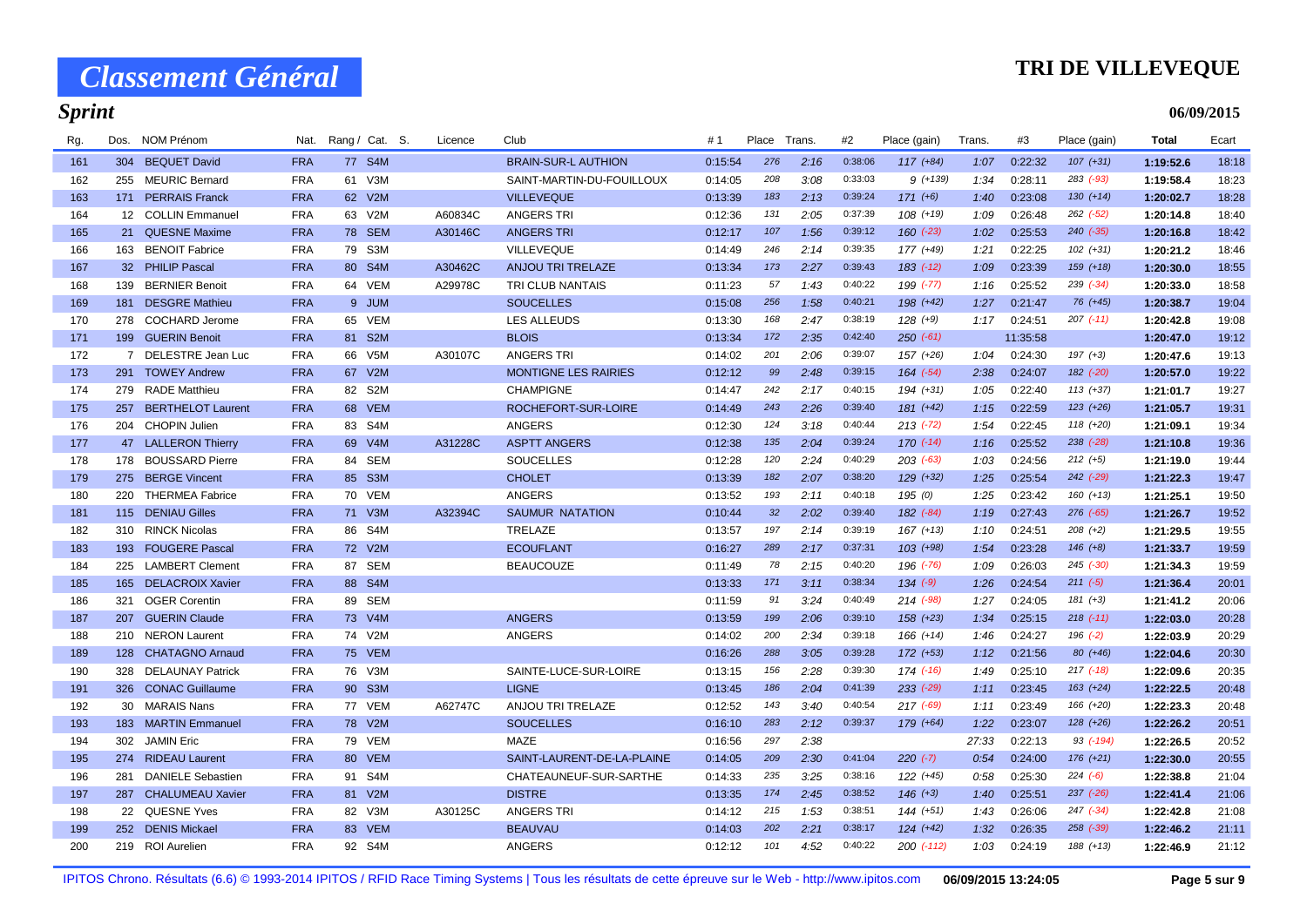#### **TRI DE VILLEVEQUE**

**06/09/2015**

#### *Sprint*

| 201 | 120 | <b>GOURAUD Dominique</b>  | <b>FRA</b> |                  | 84 V3M           |     | A62580C | <b>SEGRE ESSHATRI</b>             | 0:16:38 | 293 | 1:47 | 0:39:46 | $185 (+73)$     | 1:15 | 0:23:26 | $145 (+19)$   | 1:22:48.5 | 21:14 |
|-----|-----|---------------------------|------------|------------------|------------------|-----|---------|-----------------------------------|---------|-----|------|---------|-----------------|------|---------|---------------|-----------|-------|
| 202 | 157 | <b>GINGUENEAU Cecile</b>  | <b>FRA</b> |                  | 5 S4F <b>F</b>   |     |         | ANGERS                            | 0:12:36 | 130 | 2:10 | 0:42:19 | $245$ ( $-75$ ) | 1:09 | 0:24:38 | $199 (+3)$    | 1:22:49.7 | 21:15 |
| 203 | 335 | <b>BENARDEAU Mathieu</b>  | <b>FRA</b> |                  | 93 S2M           |     |         | <b>SOLESMES</b>                   | 0:12:25 | 114 | 1:59 | 0:38:56 | $149$ $(-14)$   | 1:06 | 0:28:26 | 288 (-75)     | 1:22:50.3 | 21:15 |
| 204 | 180 | <b>BOUTTIER Sylvain</b>   | <b>FRA</b> | 94               | S <sub>2</sub> M |     |         | <b>SOUCELLES</b>                  | 0:16:57 | 299 | 2:33 | 0:38:48 | $142 (+75)$     | 1:26 | 0:23:10 | 132 (+20)     | 1:22:51.6 | 21:17 |
| 205 | 197 | <b>BOUTREUX Olivier</b>   | <b>FRA</b> |                  | 85 VEM           |     |         | <b>ETRICHE</b>                    | 0:14:04 | 204 | 2:44 | 0:38:30 | $133 (+25)$     | 1:32 | 0:26:26 | $252$ $(-26)$ | 1:23:13.5 | 21:39 |
| 206 | 119 | <b>GIRARD Olivier</b>     | <b>FRA</b> | 86               | <b>VEM</b>       |     | A31143C | <b>SEGRE ESSHATRI</b>             | 0:15:11 | 257 | 2:24 | 0:40:40 | 209 (+34)       | 1:26 | 0:23:37 | $155 (+17)$   | 1:23:16.9 | 21:42 |
| 207 | 203 | <b>CHATELIER Lionel</b>   | <b>FRA</b> | 87               | V2M              |     |         | <b>ANGERS</b>                     | 0:12:34 | 129 | 3:00 | 0:38:37 | $135$ $(-23)$   | 2:12 | 0:26:58 | $267$ $(-55)$ | 1:23:18.6 | 21:44 |
| 208 | 24  | <b>RIOU Corentin</b>      | <b>FRA</b> |                  | 8 CAM            |     | A53611C | <b>ANGERS TRI</b>                 | 0:11:33 | 69  | 2:00 | 0:40:25 | $202$ $(-77)$   | 1:05 | 0:28:21 | $285 (-62)$   | 1:23:22.2 | 21:47 |
| 209 | 283 | <b>MENAGER Dominique</b>  | <b>FRA</b> | 88               | V2M              |     |         | <b>JUVARDEIL</b>                  | 0:16:09 | 281 | 2:43 | 0:41:05 | $221 (+35)$     | 1:32 | 0:22:03 | 83 (+37)      | 1:23:28.8 | 21:54 |
| 210 | 237 | <b>GUILBAUD Sylvain</b>   | <b>FRA</b> | 89               | <b>VEM</b>       |     |         |                                   | 0:15:29 | 262 | 2:35 | 0:39:13 | $162 (+53)$     | 1:34 | 0:24:44 | $204$ $(-1)$  | 1:23:32.0 | 21:57 |
| 211 | 53  | <b>PERRON Thierry</b>     | <b>FRA</b> | 90               | V3M              |     | A31206C | <b>ASPTT ANGERS</b>               | 0:13:23 | 163 | 2:44 | 0:40:43 | $210 (-36)$     | 1:22 | 0:25:45 | $232$ $(-12)$ | 1:23:54.5 | 22:20 |
| 212 | 142 | <b>DENIS Romain</b>       | <b>FRA</b> | 95               | S <sub>2</sub> M |     | A64259C | TRI CLUB NANTAIS                  | 0:11:40 | 72  | 2:18 | 0:41:10 | $222$ $(-98)$   | 1:21 | 0:27:28 | 270 (-42)     | 1:23:55.4 | 22:20 |
| 213 | 40  | <b>KEMPF Marie</b>        | <b>FRA</b> |                  | 6 S4F            | F.  |         | <b>ASPTT ANGERS</b>               | 0:13:06 | 150 | 2:25 | 0:42:50 | $253$ $(-75)$   | 0:57 | 0:24:44 | $203 (+12)$   | 1:23:59.0 | 22:24 |
| 214 | 135 | <b>FAVIER Elise</b>       | <b>FRA</b> |                  | 7 S3F            | F   | A65353C | TRI VELOCE SAINT SEBASTIEN        | 0:13:36 | 177 | 2:21 | 0:41:14 | $225$ $(-29)$   | 1:12 | 0:25:43 | $230 (-8)$    | 1:24:04.8 | 22:30 |
| 215 | 318 | <b>SUZINEAU Hubert</b>    | <b>FRA</b> |                  | 91 V4M           |     |         | <b>ANCENIS</b>                    | 0:14:15 | 219 | 2:19 | 0:40:30 | $204 (+16)$     | 1:25 | 0:25:42 | $228$ $(-12)$ | 1:24:07.7 | 22:33 |
| 216 | 333 | PRENTOUT Alexandre        | <b>FRA</b> | 96               | S2M              |     |         |                                   | 0:13:54 | 195 | 3:00 | 0:41:41 | $235$ $(-36)$   | 1:11 | 0:24:25 | 192 (+15)     | 1:24:09.2 | 22:34 |
| 217 | 131 | <b>DENIAUD Vincent</b>    | <b>FRA</b> |                  | 92 V2M           |     | A66912C | TRI CLUB CLISSONNAIS              | 0:13:36 | 178 | 1:59 | 0:39:29 | $173 (+11)$     | 1:24 | 0:27:54 | 278 (-50)     | 1:24:19.9 | 22:45 |
| 218 | 150 | <b>BOUVET Frederic</b>    | <b>FRA</b> |                  | 97 S4M           |     |         |                                   | 0:14:14 | 218 | 2:56 | 0:41:43 | $236$ $(-16)$   | 1:04 | 0:24:33 | 198 (+16)     | 1:24:27.6 | 22:53 |
| 219 | 166 | <b>DUMONTEIX Virginie</b> | <b>FRA</b> |                  | 8 S3F            | F.  |         | <b>VILLEVEQUE</b>                 | 0:13:36 | 176 | 2:13 | 0:40:14 | $193$ $(-12)$   | 1:02 | 0:27:29 | $272$ $(-31)$ | 1:24:31.3 | 22:56 |
| 220 | 173 | <b>RUAULT Mathieu</b>     | <b>FRA</b> |                  | 98 S3M           |     |         | VILLEVEQUE                        | 0:13:40 | 184 | 2:58 | 0:43:19 | $259$ $(-63)$   | 1:01 | 0:23:36 | 153 (+27)     | 1:24:31.7 | 22:57 |
| 221 | 41  | <b>PRUNIER Delphine</b>   | <b>FRA</b> |                  | 4 VEF            | F.  |         | <b>ASPTT ANGERS</b>               | 0:14:07 | 212 | 2:40 | 0:40:57 | $218 (-5)$      | 1:23 | 0:25:29 | $222 (-4)$    | 1:24:33.7 | 22:59 |
| 222 | 51  | PICHONNEAU Jerome         | <b>FRA</b> | 93               | <b>VEM</b>       |     |         | <b>BRIOLLAY</b>                   | 0:16:28 | 290 | 1:56 | 0:40:43 | $211 (+53)$     | 1:15 | 0:24:14 | $185 (+15)$   | 1:24:34.8 | 23:00 |
| 223 | 162 | <b>BENETEAU Cyrille</b>   | <b>FRA</b> | 99               | S <sub>3</sub> M |     |         | <b>VILLEVEQUE</b>                 | 0:14:15 | 220 | 3:19 | 0:42:19 | $244 (-24)$     | 1:02 | 0:23:42 | $161 (+21)$   | 1:24:35.0 | 23:00 |
| 224 | 235 | <b>BORRIER Bruno</b>      | <b>FRA</b> | 94               | <b>VEM</b>       |     |         | <b>BRIOLLAY</b>                   | 0:12:30 | 125 | 2:43 | 0:41:44 | $237 (-77)$     | 1:32 | 0:26:36 | 259 (-22)     | 1:25:02.7 | 23:28 |
| 225 | 164 | <b>CAILLOT Patrick</b>    | <b>FRA</b> | 95               | V2M              |     |         | <b>VILLEVEQUE</b>                 | 0:11:58 | 90  | 2:53 | 0:43:23 | $260$ $(-131)$  | 1:23 | 0:25:29 | $223 (-4)$    | 1:25:03.5 | 23:29 |
| 226 | 289 | <b>MOULE Alain</b>        | <b>FRA</b> | 96               | V <sub>4</sub> M |     |         | <b>SAUMUR</b>                     | 0:12:03 | 93  | 3:15 | 0:39:12 | $161 (-62)$     | 1:53 | 0:28:50 | 292 (-71)     | 1:25:09.0 | 23:34 |
| 227 | 325 | <b>MOULE Julien</b>       | <b>FRA</b> | 100              | S <sub>2M</sub>  |     |         | <b>ORVAULT</b>                    | 0:12:16 | 105 | 3:22 | 0:44:17 | 277 (-140)      | 1:05 | 0:24:11 | $183 (+18)$   | 1:25:09.6 | 23:35 |
| 228 | 320 | PINEAU Freddy             | <b>FRA</b> | 101              | S4M              |     |         | <b>MONTRELAIS</b>                 | 0:15:21 | 259 | 2:36 | 0:39:22 | 169 (+49)       | 1:27 | 0:26:34 | $256$ $(-18)$ | 1:25:17.1 | 23:42 |
| 229 | 246 | <b>HOUDAYER Philippe</b>  | <b>FRA</b> | 97               | V2M              |     |         |                                   | 0:14:50 | 248 | 3:06 | 0:37:21 | $101 (+70)$     | 1:58 | 0:28:07 | $281 (-51)$   | 1:25:19.1 | 23:44 |
| 230 | 46  | <b>HESLON Cedric</b>      | <b>FRA</b> |                  | 98 VEM           |     | A45730C | <b>ASPTT ANGERS</b>               | 0:13:28 | 165 | 2:06 | 0:41:30 | $230( -39)$     | 1:10 | 0:27:28 | $269$ $(-26)$ | 1:25:39.4 | 24:04 |
| 231 | 98  | <b>WEBER Emma</b>         | <b>FRA</b> |                  | 3 CAF            | -F. | A30432C | <b>MAT 72 LE MANS ASSOCIATION</b> | 0:11:45 | 75  | 1:56 | 0:44:11 | $275$ (-143)    | 1:10 | 0:26:43 | $260$ $(-13)$ | 1:25:43.7 | 24:09 |
| 232 | 196 | <b>CHARNIER Mickael</b>   | <b>FRA</b> |                  | 99 VEM           |     |         | LA CHAPELLE-D ALIGNE              | 0:16:11 | 285 | 2:35 | 0:39:45 | 184 (+56)       | 1:39 | 0:25:39 | $227 (-3)$    | 1:25:46.4 | 24:11 |
| 233 | 265 | <b>MAHOU Stephane</b>     | <b>FRA</b> | 100 <sub>1</sub> | V2M              |     |         | <b>AVRILLE</b>                    | 0:16:35 | 292 | 2:56 | 0:40:51 | $215 (+41)$     | 1:27 | 0:24:00 | $177 (+18)$   | 1:25:46.6 | 24:12 |
| 234 | 269 | <b>HERIN Adam</b>         | <b>FRA</b> | 102              | S3M              |     |         | <b>LA MENITRE</b>                 | 0:14:28 | 228 | 2:02 | 0:42:50 | $254$ $(-10)$   | 1:31 | 0:24:58 | $214 (+4)$    | 1:25:47.4 | 24:12 |
| 235 | 159 | <b>MARCESCHE Antoine</b>  | <b>FRA</b> | 101              | <b>VEM</b>       |     |         | <b>VILLEVEQUE</b>                 | 0:14:28 | 227 | 2:21 | 0:42:14 | $242 (-9)$      | 1:00 | 0:25:48 | $234 (+1)$    | 1:25:47.9 | 24:13 |
| 236 | 227 | <b>DURANT Philippe</b>    | <b>FRA</b> | 102              | V3M              |     |         | SAINT-LAMBERT-LA-POTHERIE         | 0:13:49 | 191 | 4:13 | 0:40:30 | $205$ $(-39)$   | 2:01 | 0:25:29 | $221 (-6)$    | 1:25:59.2 | 24:24 |

 314 ALIAUME Christian FRA 103 V4M NANTES 0:12:57 *145 3:21* 0:42:12 *241 (-83) 1:17* 0:26:25 *250 (-9)* **1:26:09.1** 24:34 184 ROISNARD Eric FRA 104 V2M SOUCELLES 0:15:34 *265 2:56* 0:41:28 *229 (+17) 1:42* 0:24:42 *202 (+10)* **1:26:18.9** 24:44 195 FOUGERE Thierry FRA 105 V2M TIERCE 0:15:28 *261 3:11* 0:39:36 *178 (+39) 1:53* 0:26:18 *248 (-17)* **1:26:23.3** 24:48 70 COTTEREAU Nicolas FRA 103 S4M SUCE-SUR-ERDRE 0:16:49 *296 2:18* 0:43:53 *268 (+24) 1:15* 0:22:14 *95 (+32)* **1:26:28.1** 24:53

Rg. Dos. NOM Prénom Nat. Rang / Cat. S. Licence Club # 1 Place Trans. #2 Place (gain) Ecart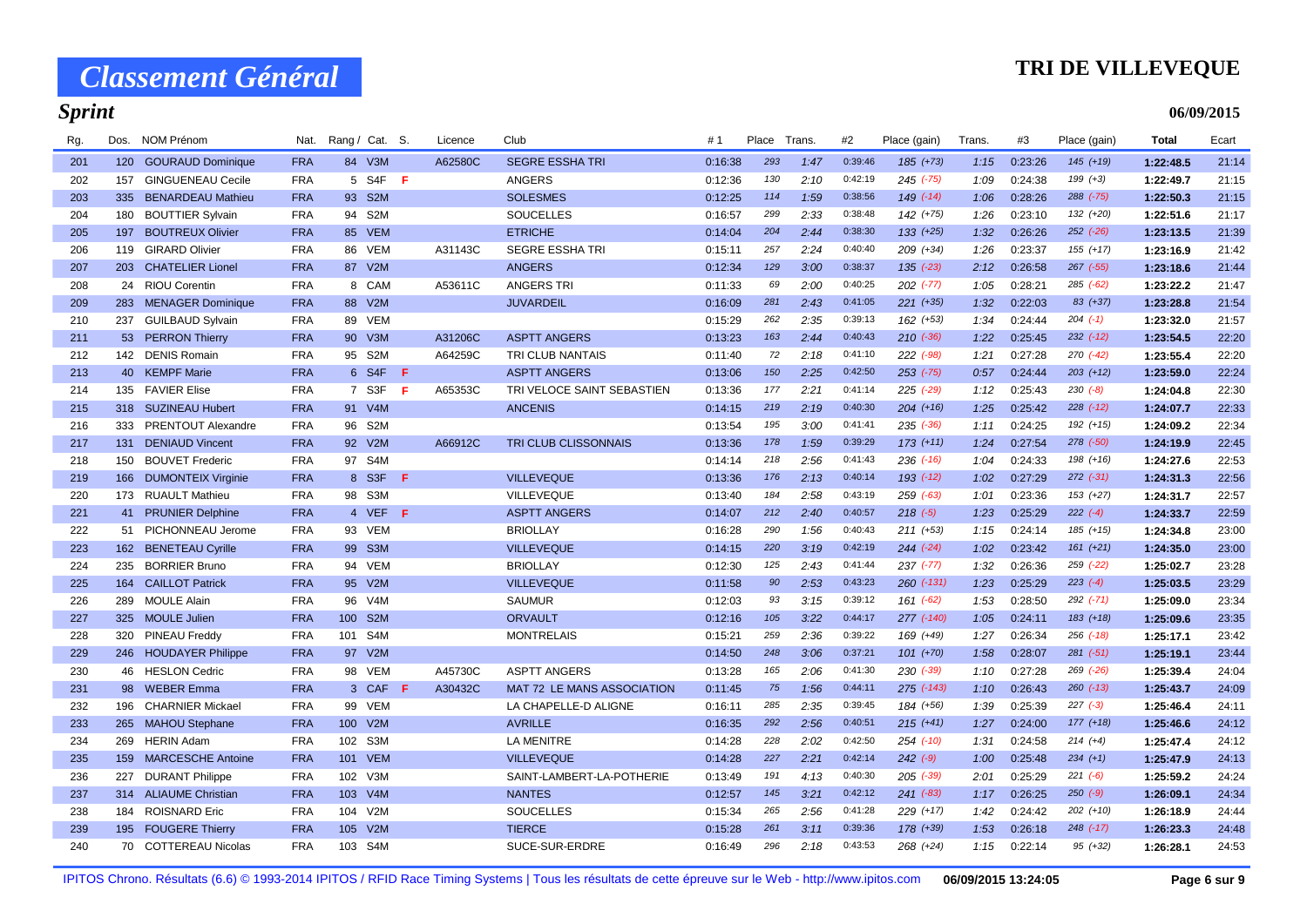### **TRI DE VILLEVEQUE**

**06/09/2015**

| Rg. | Dos. | NOM Prénom                       | Nat.       | Rang / Cat. S. |            |     | Licence | Club                       | #1      | Place | Trans. | #2      | Place (gain)   | Trans. | #3      | Place (gain)  | Total     | Ecart |
|-----|------|----------------------------------|------------|----------------|------------|-----|---------|----------------------------|---------|-------|--------|---------|----------------|--------|---------|---------------|-----------|-------|
| 241 |      | 243 GRELLIER Laurent             | <b>FRA</b> |                | 104 S4M    |     |         | <b>TIERCE</b>              | 0:17:21 | 302   | 2:27   | 0:43:54 | $269 (+19)$    | 1:02   | 0:21:49 | $77(+42)$     | 1:26:30.0 | 24:55 |
| 242 |      | 158 BLUTEAU Francois             | <b>FRA</b> |                | 106 VEM    |     |         | CESSON-SEVIGNE             | 0:13:04 | 149   | 2:40   | 0:44:06 | $273$ (-94)    | 1:00   | 0:25:44 | $231 (+1)$    | 1:26:31.1 | 24:56 |
| 243 |      | 67 DELAUNAY Vincent              | <b>FRA</b> |                | 107 VEM    |     |         | <b>VILLEVEQUE</b>          | 0:13:31 | 170   | 2:57   | 0:43:18 | $258$ $(-72)$  | 1:17   | 0:25:47 | $233 (-1)$    | 1:26:46.8 | 25:12 |
| 244 |      | 6 LECUIT Lidwine                 | <b>FRA</b> |                | 9 S3F      | -F. | A71975C | <b>ANGERS TRI</b>          | 0:11:03 | 40    | 2:18   | 0:46:24 | 295 (-201)     | 1:19   | 0:25:58 | $244 (-3)$    | 1:26:58.5 | 25:24 |
| 245 |      | 14 CREN Henri                    | <b>FRA</b> |                | 9 CAM      |     | A30141C | <b>ANGERS TRI</b>          | 0:13:25 | 164   | 1:37   | 0:42:14 | $243$ (-44)    | 1:08   | 0:28:50 | $293 (-37)$   | 1:27:10.9 | 25:36 |
| 246 |      | 87 JARNOUX David                 | <b>FRA</b> |                | 108 VEM    |     |         | MARLY-LE-ROI               | 0:15:31 | 263   | 3:07   | 0:43:04 | 256(0)         | 1:31   | 0:24:04 | 179 (+17)     | 1:27:15.1 | 25:40 |
| 247 |      | 198 LOGERAIS Benjamin            | <b>FRA</b> |                | 105 S3M    |     |         | <b>ISLE-SAINT-GEORGES</b>  | 0:16:15 | 286   | 2:57   | 0:39:16 | 165 (+59)      | 1:49   | 0:27:07 | $268$ $(-20)$ | 1:27:21.8 | 25:47 |
| 248 |      | 330 MILET Lionel                 | <b>FRA</b> |                | 106 S4M    |     |         | SAINT-BAUDELLE             | 0:17:58 | 307   | 3:23   | 0:41:19 | 227 (+38)      | 1:41   | 0:23:17 | $138 (+21)$   | 1:27:35.5 | 26:01 |
| 249 |      | 273 GENDRY Guillaume             | <b>FRA</b> |                | 107 S3M    |     |         | <b>LA SEGUINIERE</b>       | 0:13:59 | 198   | 2:20   | 0:40:21 | 197(0)         | 1:25   | 0:29:33 | $299 (-51)$   | 1:27:35.8 | 26:01 |
| 250 | 68   | <b>BELANGER Alain</b>            | <b>FRA</b> |                | 108 S4M    |     |         | <b>ANGERS</b>              | 0:16:40 | 294   | 2:37   | 0:43:41 | $266 (+23)$    | 1:02   | 0:23:50 | 168 (+21)     | 1:27:48.7 | 26:14 |
| 251 | 191  | <b>BOUCHEND HOMME Sylvai FRA</b> |            |                | 109 V3M    |     |         | <b>SCEAUX-D ANJOU</b>      | 0:12:23 | 111   | 3:10   | 0:42:53 | $255$ $(-115)$ | 1:58   | 0:27:31 | $273$ $(-25)$ | 1:27:52.7 | 26:18 |
| 252 |      | 266 MACHEFER Cedric              | <b>FRA</b> |                | 109 S4M    |     |         |                            | 0:16:05 | 278   | 3:01   | 0:41:38 | $231 (+24)$    | 1:41   | 0:25:30 | $225 (+2)$    | 1:27:52.8 | 26:18 |
| 253 |      | 217 MARGOTTIN Alexis             | <b>FRA</b> |                | 110 S2M    |     |         | <b>ANGERS</b>              | 0:14:19 | 222   | 4:00   | 0:45:29 | $291 (-62)$    | 1:11   | 0:23:01 | $125 (+31)$   | 1:27:56.3 | 26:21 |
| 254 | 231  | <b>OGER Emmanuel</b>             | <b>FRA</b> |                | 111 S3M    |     |         | LA JUMELLIERE              | 0:14:49 | 244   | 2:44   | 0:43:40 | $265$ $(-12)$  | 1:15   | 0:25:34 | $226 (+2)$    | 1:27:59.5 | 26:25 |
| 255 |      | 168 LANGLAIS Laurent             | <b>FRA</b> |                | 110 V3M    |     |         | <b>ANGERS</b>              | 0:14:23 | 225   | 3:14   | 0:44:20 | $280$ $(-40)$  | 1:19   | 0:24:53 | $210 (+10)$   | 1:28:05.3 | 26:30 |
| 256 |      | 215 GUILLIER Patrice             | <b>FRA</b> |                | 111 V3M    |     |         | <b>ANGERS</b>              | 0:14:39 | 238   | 2:22   | 0:42:26 | $247$ (-1)     | 1:58   | 0:26:47 | $261 (-17)$   | 1:28:09.3 | 26:34 |
| 257 |      | 5 METAYER Jean Francois          | <b>FRA</b> |                | 112 VEM    |     |         |                            | 0:15:34 | 267   | 3:02   | 0:42:31 | $248 (+12)$    | 2:03   | 0:25:24 | $220 (-2)$    | 1:28:31.7 | 26:57 |
| 258 |      | 294 LEMENAND Thierry             | <b>FRA</b> |                | 113 VEM    |     |         |                            | 0:17:25 | 304   | 2:49   | 0:43:41 | 267 (+19)      | 1:08   | 0:23:49 | $167 (+27)$   | 1:28:49.2 | 27:14 |
| 259 |      | 222 DELALANDE Franck             | <b>FRA</b> |                | 114 V3M    |     |         | <b>ECOUFLANT</b>           | 0:17:40 | 305   | 2:41   | 0:40:53 | $216 (+48)$    | 1:13   | 0:26:31 | $253 (-2)$    | 1:28:55.3 | 27:20 |
| 260 |      | 276 REMBAULT-PASQUIER Ber FRA    |            |                | 115 VEM    |     |         |                            | 0:14:17 | 221   | 2:23   | 0:44:02 | $271 (-32)$    | 1:25   | 0:26:54 | $266$ $(-7)$  | 1:28:57.7 | 27:23 |
| 261 |      | 76 ROUSSELET Melanie             | <b>FRA</b> |                | 10 SEF     | - F |         | <b>DAON</b>                | 0:16:11 | 284   | 2:18   | 0:43:34 | $264 (+17)$    | 1:28   | 0:25:43 | $229 (+6)$    | 1:29:11.4 | 27:36 |
| 262 |      | 134 TAMIC Lucia                  | <b>FRA</b> |                | 1 JUF      | - F | A63706C | TRI VELOCE SAINT SEBASTIEN | 0:13:18 | 158   | 1:51   | 0:42:05 | 239 (-49)      | 1:08   | 0:30:57 | $308$ $(-55)$ | 1:29:15.9 | 27:41 |
| 263 |      | 93 FOMBONNE Gilles               | <b>FRA</b> |                | 116 V7M    |     | A30379C | MAT 72 LE MANS ASSOCIATION | 0:19:22 | 311   | 3:37   | 0:41:24 | $228 (+22)$    | 1:53   | 0:23:06 | $127 (+26)$   | 1:29:18.7 | 27:44 |
| 264 |      | 229 SORTANT Stephane             | <b>FRA</b> |                | 117 V2M    |     |         | PELLOUAILLES-LES-VIGNES    | 0:17:24 | 303   | 2:58   | 0:41:11 | $223 (+41)$    | 1:29   | 0:26:33 | $255 (-2)$    | 1:29:32.2 | 27:57 |
| 265 |      | 170 MESLIER Jean-Marc            | <b>FRA</b> |                | 118 V2M    |     |         | <b>VILLEVEQUE</b>          | 0:16:20 | 287   | 2:05   | 0:41:52 | 238 (+38)      | 1:35   | 0:27:51 | $277$ (-16)   | 1:29:40.0 | 28:05 |
| 266 | 280  | <b>CRASNIER Jean-Louis</b>       | <b>FRA</b> |                | 119 VEM    |     |         | CHATEAUNEUF-SUR-SARTHE     | 0:17:20 | 301   | 3:28   | 0:43:08 | $257 (+15)$    | 1:15   | 0:24:39 | $200 (+20)$   | 1:29:46.6 | 28:12 |
| 267 | 137  | <b>VILLERS Elodie</b>            | <b>FRA</b> |                | 11 S4F     | -F  | A65376C | TRI VELOCE SAINT SEBASTIEN | 0:12:48 | 141   | 1:55   | 0:44:04 | $272$ $(-91)$  | 1:26   | 0:29:50 | $303$ $(-35)$ | 1:30:01.2 | 28:26 |
| 268 | 124  | <b>ROBERT Corentin</b>           | <b>FRA</b> |                | 10 CAM     |     | A63090C | SNLS44                     | 0:13:38 | 181   | 3:20   | 0:46:00 | 294 (-89)      | 1:12   | 0:25:57 | $243 (+2)$    | 1:30:03.9 | 28:29 |
| 269 | 247  | <b>DIGUET Philippe</b>           | <b>FRA</b> |                | 120 V3M    |     |         |                            | 0:16:34 | 291   | 3:07   |         |                | 28:09  | 0:29:19 | 296 (-269)    | 1:30:09.1 | 28:34 |
| 270 | 121  | <b>THAUNAY Herve</b>             | <b>FRA</b> |                | 121 V4M    |     | A61072C | <b>SEGRE ESSHA TRI</b>     | 0:14:19 | 223   | 2:44   | 0:42:35 | $249$ (-17)    | 1:50   | 0:29:05 | $295$ $(-30)$ | 1:30:30.0 | 28:55 |
| 271 | 236  | <b>DABIN Stephane</b>            | <b>FRA</b> |                | 122 V3M    |     |         | <b>BRIOLLAY</b>            | 0:15:12 | 258   | 2:55   | 0:43:23 | $261 (-3)$     | 1:38   | 0:27:29 | $271$ (-10)   | 1:30:34.3 | 28:59 |
| 272 | 299  | <b>PY Mathilde</b>               | <b>FRA</b> |                | 12 S2F     | -F  |         | SAINT-MELAINE-SUR-AUBANCE  | 0:14:53 | 250   | 2:34   | 0:43:59 | $270(-9)$      | 0:57   | 0:28:23 | $286$ $(-13)$ | 1:30:43.7 | 29:09 |
| 273 |      | 339 BEUVADEN Marie               | <b>FRA</b> |                | 13 S3F     | - F |         | <b>PARIS</b>               | 0:14:31 | 230   | 3:06   | 0:42:41 | $251$ $(-20)$  | 1:08   | 0:29:22 | $298$ $(-23)$ | 1:30:45.0 | 29:10 |
| 274 | 263  | <b>DOINEL Philippe</b>           | <b>FRA</b> |                | 123 V2M    |     |         | <b>AVRILLE</b>             | 0:16:57 | 300   | 2:51   | 0:42:21 | $246 (+32)$    | 1:49   | 0:26:50 | $265 (-6)$    | 1:30:46.0 | 29:11 |
| 275 | 264  | <b>GARROT Francois</b>           | <b>FRA</b> |                | 112 S3M    |     |         | <b>AVRILLE</b>             | 0:14:57 | 251   | 4:15   | 0:46:24 | $296 (+44)$    | 0:58   | 0:24:20 | 189 (+20)     | 1:30:51.0 | 29:16 |
| 276 |      | 52 VUKELIC Thomas                | <b>FRA</b> |                | 113 S4M    |     |         | <b>PARIS</b>               | 0:15:02 | 254   | 2:18   |         |                | 22:37  | 0:23:36 | 154 (-276)    | 1:31:02.4 | 29:27 |
| 277 | 305  | <b>RUCEL Benoit</b>              | <b>FRA</b> |                | 114 S3M    |     |         | <b>BRAIN-SUR-L AUTHION</b> | 0:15:42 | 270   | 2:38   | 0:48:05 | $303$ $(-28)$  | 1:24   | 0:23:20 | $139 (+21)$   | 1:31:05.5 | 29:31 |
| 278 | 71   | <b>PANNIER Jerome</b>            | <b>FRA</b> | 124            | <b>VEM</b> |     | A65531C | <b>CHATEAU GONTIER TRI</b> | 0:19:31 | 313   | 2:40   | 0:42:47 | 252 (+22)      | 1:21   | 0:24:50 | $206 (+13)$   | 1:31:06.9 | 29:32 |
| 279 |      | 185 MARTINET Charlotte           | <b>FRA</b> |                | 14 S3F F   |     |         | <b>FROMENTIERES</b>        | 0:15:32 | 264   | 2:56   | 0:43:29 | $262 (-2)$     | 1:16   | 0:27:56 | $279$ (-13)   | 1:31:07.7 | 29:33 |
| 280 |      | 57 THULEAU Nicolas               | <b>FRA</b> |                | 125 V2M    |     |         | <b>ASPTT ANGERS</b>        | 0:15:42 | 269   | 2:52   | 0:44:43 | $284(-8)$      | 1:51   | 0:26:05 | $246$ $(-3)$  | 1:31:09.9 | 29:35 |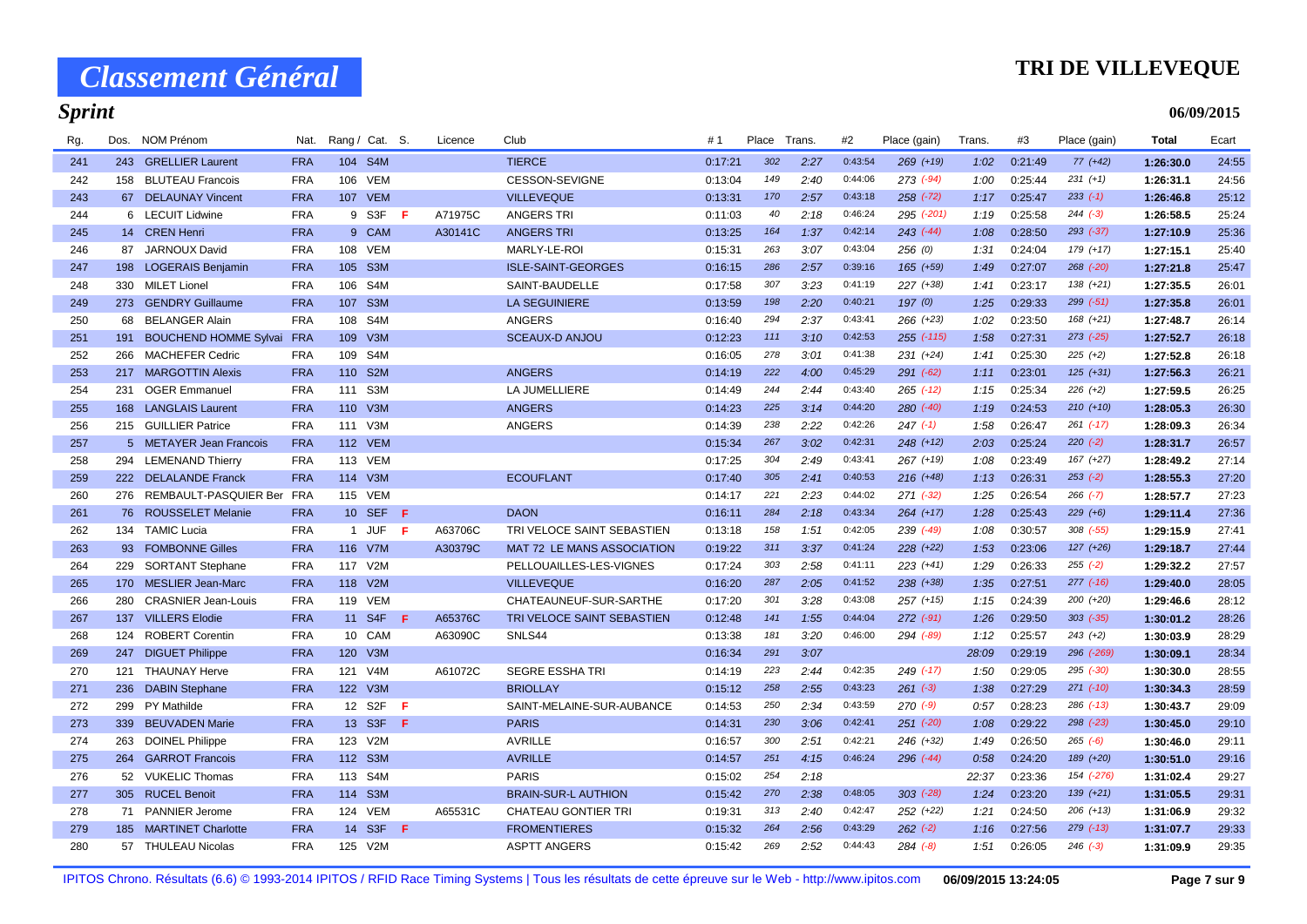### **TRI DE VILLEVEQUE**

**06/09/2015**

| Rg.        | Dos. | NOM Prénom                     | Nat.       | Rang / Cat. S. |                  |     | Licence | Club                       | # 1     | Place | Trans. | #2      | Place (gain)  | Trans. | #3      | Place (gain)  | Total     | Ecart |
|------------|------|--------------------------------|------------|----------------|------------------|-----|---------|----------------------------|---------|-------|--------|---------|---------------|--------|---------|---------------|-----------|-------|
| 281        | 284  | <b>POITOU Antony</b>           | <b>FRA</b> |                | 126 VEM          |     |         | <b>NUAILLE</b>             | 0:14:30 | 229   | 3:32   | 0:45:02 | $288$ $(-45)$ | 1:39   | 0:26:32 | $254 (-7)$    | 1:31:13.8 | 29:39 |
| 282        | 250  | <b>GUILLET Christophe</b>      | <b>FRA</b> |                | 115 S4M          |     |         | LES PONTS-DE-CE            | 0:17:56 | 306   | 3:32   | 0:44:10 | $274 (+10)$   | 1:49   | 0:23:53 | $170 (+14)$   | 1:31:16.7 | 29:42 |
| 283        | 89   | <b>BELLIDO Lisbeth Deborah</b> | <b>FRA</b> |                | 15 S3F           | -F  | A67341C | <b>LEVALLOIS TRI</b>       | 0:15:01 | 253   | 2:27   | 0:44:18 | $278$ $(-11)$ | 1:50   | 0:28:01 | $280$ (-19)   | 1:31:35.5 | 30:01 |
| 284        | 167  | GIRARD Jean-Claude             | <b>FRA</b> |                | 127 V5M          |     |         | <b>VILLEVEQUE</b>          | 0:14:32 | 234   | 3:50   | 0:44:43 | $285$ $(-41)$ | 2:13   | 0:26:19 | $249$ $(-9)$  | 1:31:35.8 | 30:01 |
| 285        | 99   | <b>GRETEAU Alain</b>           | <b>FRA</b> |                | 128 V3M          |     |         |                            | 0:16:09 | 282   | 3:44   | 0:47:00 | $300 (-18)$   | 1:06   | 0:23:53 | $171 (+15)$   | 1:31:50.0 | 30:15 |
| 286        | 288  | <b>CHALUMEAU Carlos</b>        | <b>FRA</b> |                | 129 V2M          |     |         | <b>SAUMUR</b>              | 0:16:41 | 295   | 3:14   | 0:40:44 | $212 (+43)$   | 2:04   | 0:29:21 | $297 (-34)$   | 1:32:02.5 | 30:28 |
| 287        | 262  | <b>BOISSEAU Gerard</b>         | <b>FRA</b> |                | 130 V3M          |     |         | <b>AVRILLE</b>             | 0:19:33 | 314   | 2:13   | 0:41:39 | $232 (+35)$   | 2:04   | 0:26:48 | $263 (-8)$    | 1:32:14.5 | 30:40 |
| 288        |      | 212 BLIN Cyriaque              | <b>FRA</b> |                | 116 S4M          |     |         | <b>ANGERS</b>              | 0:14:32 | 232   | 2:31   | 0:44:19 | 279 (-26)     | 1:12   | 0:30:06 | $305$ $(-30)$ | 1:32:37.0 | 31:02 |
| 289        | 182  | <b>GRIMAULT Arnaud</b>         | <b>FRA</b> |                | 117 S4M          |     |         | <b>SOUCELLES</b>           | 0:14:13 | 217   | 2:56   | 0:46:25 | 297 (-64)     | 2:35   | 0:26:35 | $257 (-8)$    | 1:32:42.2 | 31:07 |
| 290        | 175  | ALLOEND BESSAND Christ         | <b>FRA</b> |                | 131 V2M          |     |         | <b>SOUCELLES</b>           | 0:14:31 | 231   | 4:06   | 0:45:26 | 290 (-57)     | 1:53   | 0:27:37 | $275$ $(-2)$  | 1:33:30.0 | 31:55 |
| 291        | 308  | <b>POUPELIN Christophe</b>     | <b>FRA</b> |                | 132 V2M          |     |         | LA BOHALLE                 | 0:14:36 | 237   | 4:20   | 0:44:15 | 276 (-39)     | 2:13   | 0:28:16 | $284$ $(-15)$ | 1:33:38.0 | 32:03 |
| 292        | 209  | LE COADIC Sylvain              | <b>FRA</b> | 118            | S <sub>4</sub> M |     |         | <b>ANGERS</b>              | 0:18:54 | 309   | 2:49   |         |               | 35:48  | 0:25:21 | 219 (-292)    | 1:33:50.0 | 32:15 |
| 293        |      | 112 DOINEAU RENEUX Beatric     | <b>FRA</b> |                | 5 V3F            | F   | A29370C | SAINT AVERTIN SPORTS TRI37 | 0:14:13 | 216   | 2:20   | 0:47:06 | $301$ $(-66)$ | 2:01   | 0:28:25 | $287$ (-11)   | 1:34:02.3 | 32:27 |
| 294        | 260  | PIDJO Tarcisius Ismael         | <b>FRA</b> |                | 133 V3M          |     |         | MONTREUIL-SUR-MAINE        | 0:15:50 | 273   | 3:30   | 0:42:08 | $240 (+13)$   | 1:54   | 0:30:48 | $307$ $(-34)$ | 1:34:08.7 | 32:34 |
| 295        | 205  | <b>CIRON Jean Philippe</b>     | <b>FRA</b> |                | 134 V3M          |     |         | <b>ANGERS</b>              | 0:14:32 | 233   | 3:50   | 0:44:42 | 283 (-40)     | 1:55   | 0:29:34 | $301$ $(-22)$ | 1:34:31.0 | 32:56 |
| 296        | 211  | <b>BEHAGHEL Vianney</b>        | <b>FRA</b> |                | 119 S2M          |     |         | <b>ANGERS</b>              | 0:15:51 | 274   | 2:30   | 0:46:49 | 298 (-19)     | 0:54   | 0:28:37 | $290 (-3)$    | 1:34:39.1 | 33:04 |
| 297        | 160  | <b>BABIN Marie</b>             | <b>FRA</b> |                | 16 S2F           | -F  |         | <b>ANGERS</b>              | 0:16:08 | 280   | 2:33   | 0:45:45 | $292$ $(-10)$ | 1:37   | 0:28:47 | $291 (-7)$    | 1:34:47.3 | 33:12 |
| 298        | 337  | POUILLARD Sandrine             | <b>FRA</b> | 17             | S <sub>3F</sub>  | F   |         | <b>PARIS</b>               | 0:14:44 | 241   | 3:36   | 0:44:58 | 287 (-37)     | 1:59   | 0:29:51 | $304$ $(-20)$ | 1:35:06.2 | 33:31 |
| 299        | 306  | <b>GUINAUDEAU Denis</b>        | <b>FRA</b> |                | 135 V3M          |     |         | LA BOHALLE                 | 0:16:56 | 298   | 2:51   | 0:45:16 | $289 (+6)$    | 1:37   | 0:28:56 | $294 (-7)$    | 1:35:33.3 | 33:58 |
| 300        | 271  | <b>DUPUIS David</b>            | <b>FRA</b> |                | 120 S4M          |     |         | <b>BRION</b>               | 0:19:25 | 312   | 3:42   | 0:43:31 | $263 (+13)$   | 1:31   | 0:27:36 | $274$ $(-1)$  | 1:35:41.8 | 34:07 |
| 301        |      | 144 LOUIS Jean Pierre          | <b>FRA</b> |                | 136 V4M          |     | A29973C | <b>TRI CLUB NANTAIS</b>    | 0:15:01 | 252   | 3:13   | 0:45:47 | 293 (-35)     | 1:59   | 0:29:45 | $302$ $(-14)$ | 1:35:42.1 | 34:07 |
| 302        | 176  | <b>BERTHAULT David</b>         | <b>FRA</b> |                | 137 VEM          |     |         | <b>SOUCELLES</b>           | 0:20:58 | 319   | 3:14   | 0:44:31 | $281 (+16)$   | 1:12   | 0:25:50 | $235 (+1)$    | 1:35:43.6 | 34:09 |
| 303        | 179  | <b>BOUTREUX Nicolas</b>        | <b>FRA</b> |                | 138 VEM          |     |         | <b>SOUCELLES</b>           | 0:20:34 | 317   | 3:27   | 0:44:45 | $286 (+12)$   | 1:07   | 0:25:53 | $241 (+2)$    | 1:35:44.0 | 34:09 |
| 304        | 177  | <b>BERTHAULT Natacha</b>       | <b>FRA</b> | 6              | <b>VEF</b>       | - F |         | <b>SOUCELLES</b>           | 0:20:36 | 318   | 3:34   | 0:44:36 | $282 (+14)$   | 1:11   | 0:25:51 | 236(0)        | 1:35:44.2 | 34:09 |
| 305        | 200  | <b>HEINTJE David</b>           | <b>FRA</b> | 121            | S <sub>3</sub> M |     |         | <b>EAUBONNE</b>            | 0:16:06 | 279   | 4:14   | 0:51:17 | $310(-31)$    | 1:13   | 0:23:13 | $134 (+5)$    | 1:36:00.0 | 34:25 |
| 306        | 234  | <b>BARRE Bernard</b>           | <b>FRA</b> |                | 139 V4M          |     |         | <b>BRIOLLAY</b>            | 0:19:16 | 310   | 4:16   | 0:40:00 | $191 (+30)$   | 2:27   | 0:31:02 | $309$ $(-26)$ | 1:36:58.7 | 35:24 |
| 307        | 254  | <b>BOUCARD Pascal</b>          | <b>FRA</b> |                | 140 V2M          |     |         | <b>CORZE</b>               | 0:15:24 | 260   | 2:41   | 0:48:54 | $306$ $(-41)$ | 2:17   | 0:28:09 | $282 (-6)$    | 1:37:22.7 | 35:48 |
| 308        | 282  | <b>SENAN Erwan</b>             | <b>FRA</b> |                | 122 S4M          |     |         | <b>CONTIGNE</b>            | 0:15:52 | 275   | 3:31   | 0:46:58 | 299 (-22)     | 1:20   | 0:31:32 | $311 (-11)$   | 1:39:10.4 | 37:35 |
| 309        | 228  | <b>PATOYT Thierry</b>          | <b>FRA</b> |                | 141 V2M          |     |         | PELLOUAILLES-LES-VIGNES    | 0:19:36 | 315   | 3:19   |         |               | 35:05  | 0:31:27 | 310 (-309)    | 1:39:13.0 | 37:38 |
| 310        | 334  | <b>FRONT Gregory</b>           | <b>FRA</b> | 123            | S <sub>4</sub> M |     |         | <b>PRECIGNE</b>            | 0:14:41 | 239   | 4:00   | 0:50:33 | $309$ $(-68)$ | 1:49   | 0:28:30 | $289$ $(-3)$  | 1:39:31.3 | 37:56 |
| 311        | 307  | <b>LABORIE Lionel</b>          | <b>FRA</b> |                | 142 VEM          |     |         | <b>LA BOHALLE</b>          | 0:15:34 | 266   | 3:23   | 0:50:12 | $308$ $(-40)$ | 1:02   | 0:29:33 | $300 (-5)$    | 1:39:42.5 | 38:08 |
| 312        | 270  | <b>SEVRY Patrick</b>           | <b>FRA</b> |                | 143 V5M          |     |         | SAINT-GEORGES-DU-BOIS      | 0:15:42 | 271   | 3:01   | 0:48:25 | $305$ $(-31)$ | 2:09   | 0:30:30 | $306$ $(-10)$ | 1:39:44.6 | 38:10 |
| 313        |      | 172 PILLET Gael                | <b>FRA</b> |                | 124 S3M          |     |         | <b>VILLEVEQUE</b>          | 0:19:41 | 316   | 3:29   | 0:48:58 | $307 (+5)$    | 0:56   | 0:26:49 | $264 (-2)$    | 1:39:50.0 | 38:15 |
| 314        | 136  | PAILLARD DESCHAMPS C           | <b>FRA</b> |                | 7 V4F            | - F | A62927C | TRI VELOCE SAINT SEBASTIEN | 0:14:25 | 226   | 3:09   | 0:47:48 | $302$ $(-68)$ | 1:22   | 0:33:37 | $314 (-20)$   | 1:40:19.0 | 38:44 |
| 315        | 248  | <b>COLOMBET Quentin</b>        | <b>FRA</b> |                | 125 SEM          |     |         |                            | 0:12:50 | 142   | 3:29   | 0:54:17 | $311$ (-166)  | 0:56   | 0:32:02 | $312 (-7)$    | 1:43:32.0 | 41:57 |
| 316        |      | 13 LOSTANLEN Christophe        | <b>FRA</b> |                | 144 V3M          |     |         |                            | 0:18:18 | 308   | 4:16   | 0:48:18 | $304$ $(-1)$  | 1:38   | 0:33:00 | $313 (-7)$    | 1:45:28.1 | 43:53 |
| 317        | 174  | <b>BLUIN Olivier</b>           | <b>FRA</b> |                | 145 VEM          |     |         |                            | 0:12:25 | 113   | 1:50   | 1:11:28 | 313 (-199)    | 1:48   | 0:21:17 | $60 (-5)$     | 1:48:44.9 | 47:10 |
| <b>DNF</b> | 55   | <b>RIVIERE Mickael</b>         | <b>FRA</b> |                | V2M              |     | A31225C | <b>ASPTT ANGERS</b>        | 0:11:20 | 55    | 17:53  | 0:56:49 | $312$ (-258)  |        |         |               |           |       |
| <b>DNF</b> |      | 245 ORY Cyrille                | <b>FRA</b> |                | V2M              |     |         | <b>TIERCE</b>              | 0:13:45 | 187   | 2:19   | 0:36:55 | 86 (+67)      |        |         |               |           |       |
| DNF.       |      | 206 COUTURIER Serge            | <b>FRA</b> |                | V <sub>3</sub> M |     |         | <b>ANGERS</b>              |         |       |        |         |               |        |         |               |           |       |